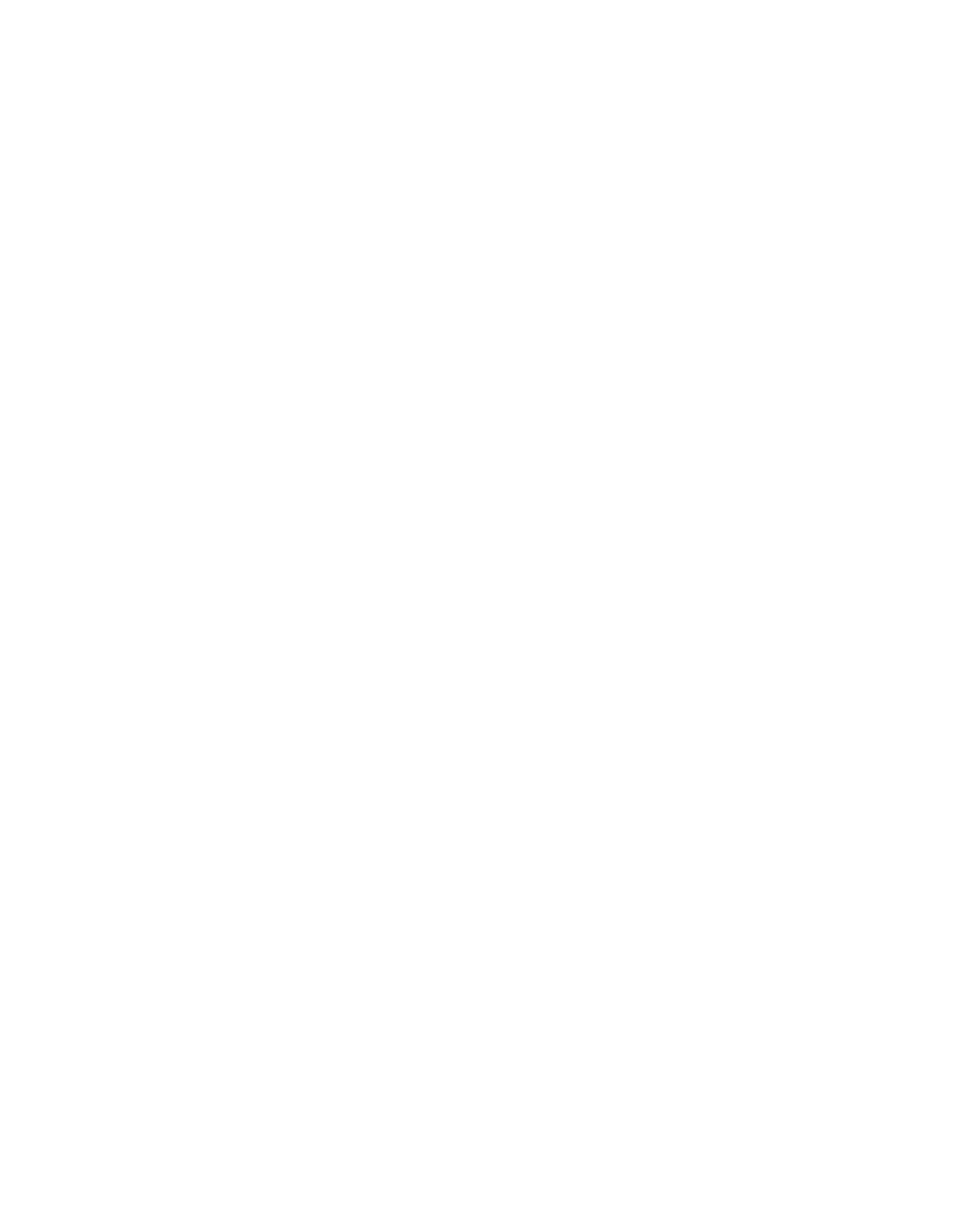# **Contents**

| 1. |  |  |
|----|--|--|
| 2. |  |  |
| 3. |  |  |
| 4. |  |  |
| 5. |  |  |
| 6. |  |  |
|    |  |  |
|    |  |  |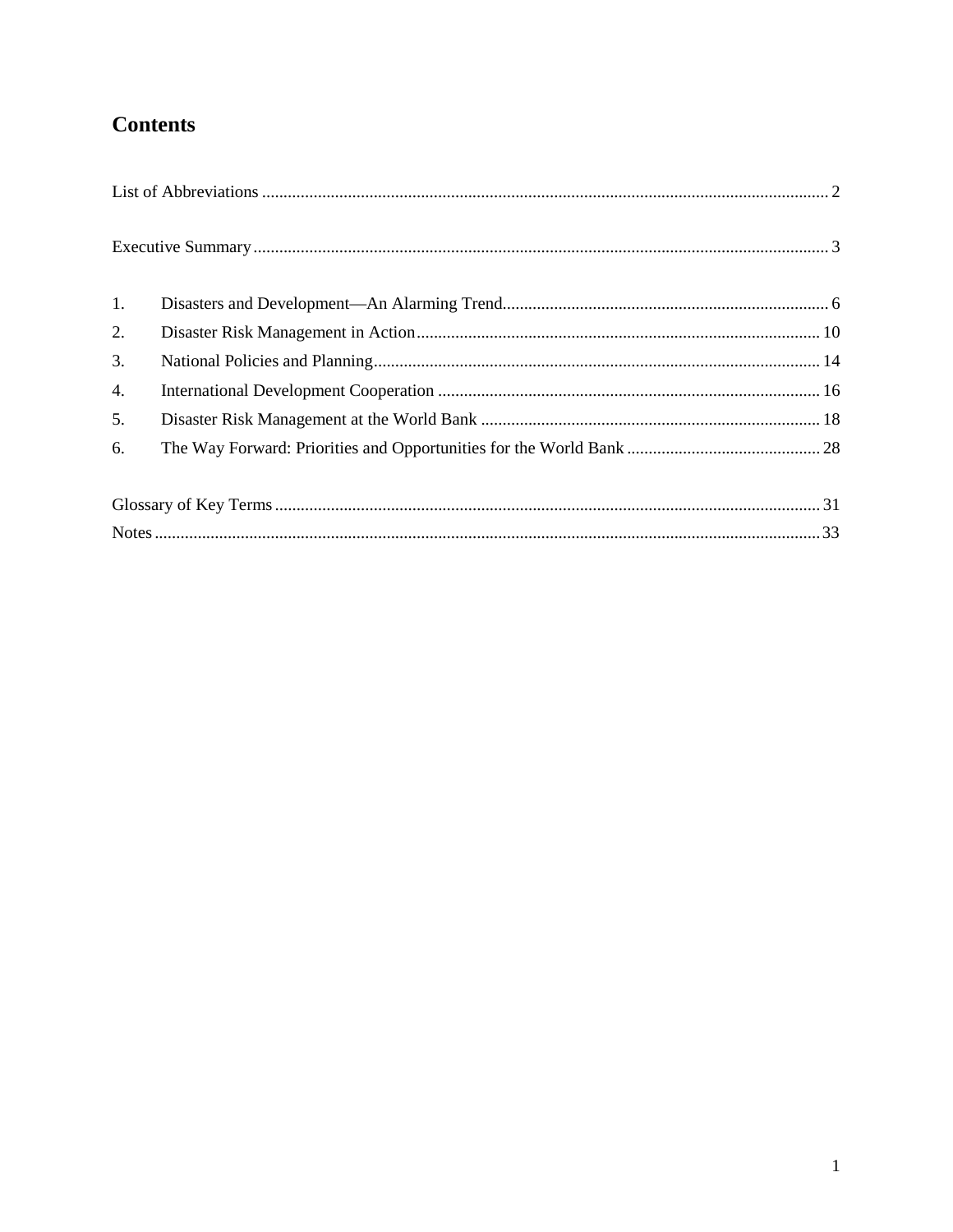# <span id="page-3-0"></span>**List of Abbreviations**

| <b>CAPRA</b>   | Probabilistic Risk Assessment Initiative                                                         |
|----------------|--------------------------------------------------------------------------------------------------|
| CAS            | <b>Country Assistance Strategy</b>                                                               |
| <b>CAT DDO</b> | Catastrophe Deferred Drawdown Option                                                             |
| <b>CERC</b>    | <b>Contingent Emergency Response Components</b>                                                  |
| CIF            | <b>Climate Investment Funds</b>                                                                  |
| <b>CSO</b>     | Civil Society Organization                                                                       |
| <b>CRW</b>     | Crisis Response Window                                                                           |
| <b>DPL</b>     | Development Policy Loan                                                                          |
| <b>DRM</b>     | Disaster Risk Management                                                                         |
| <b>DRFI</b>    | Disaster Risk Financing and Insurance                                                            |
| <b>GDP</b>     | <b>Gross Domestic Product</b>                                                                    |
| <b>GEF</b>     | <b>Global Environment Facility</b>                                                               |
| <b>GEJE</b>    | Great East Japan Earthquake                                                                      |
| <b>GET</b>     | <b>Global Expert Team</b>                                                                        |
| <b>GFDRR</b>   | Global Facility for Disaster Reduction and Recovery                                              |
| <b>IBRD</b>    | International Bank for Reconstruction and Development                                            |
| <b>IDA</b>     | <b>International Development Association</b>                                                     |
| <b>IEG</b>     | <b>Independent Evaluation Group</b>                                                              |
| <b>IFC</b>     | <b>International Finance Corporation</b>                                                         |
| <b>IRM</b>     | Immediate Response Mechanism                                                                     |
| <b>IPCC</b>    | Intergovernmental Panel on Climate Change                                                        |
| <b>MIGA</b>    | Multilateral Investment Guarantee Agency                                                         |
| <b>NHMS</b>    | National Hydro-Meteorological Service                                                            |
| OECD-DAC       | Organization for Economic Cooperation and Development–Development<br><b>Assistance Committee</b> |
| <b>PDNA</b>    | Post Disaster Needs Assessment                                                                   |
| <b>SDN</b>     | Sustainable Development Network                                                                  |
| <b>UNISDR</b>  | United Nations International Strategy for Disaster Reduction                                     |
| <b>WMO</b>     | World Meteorological Organization                                                                |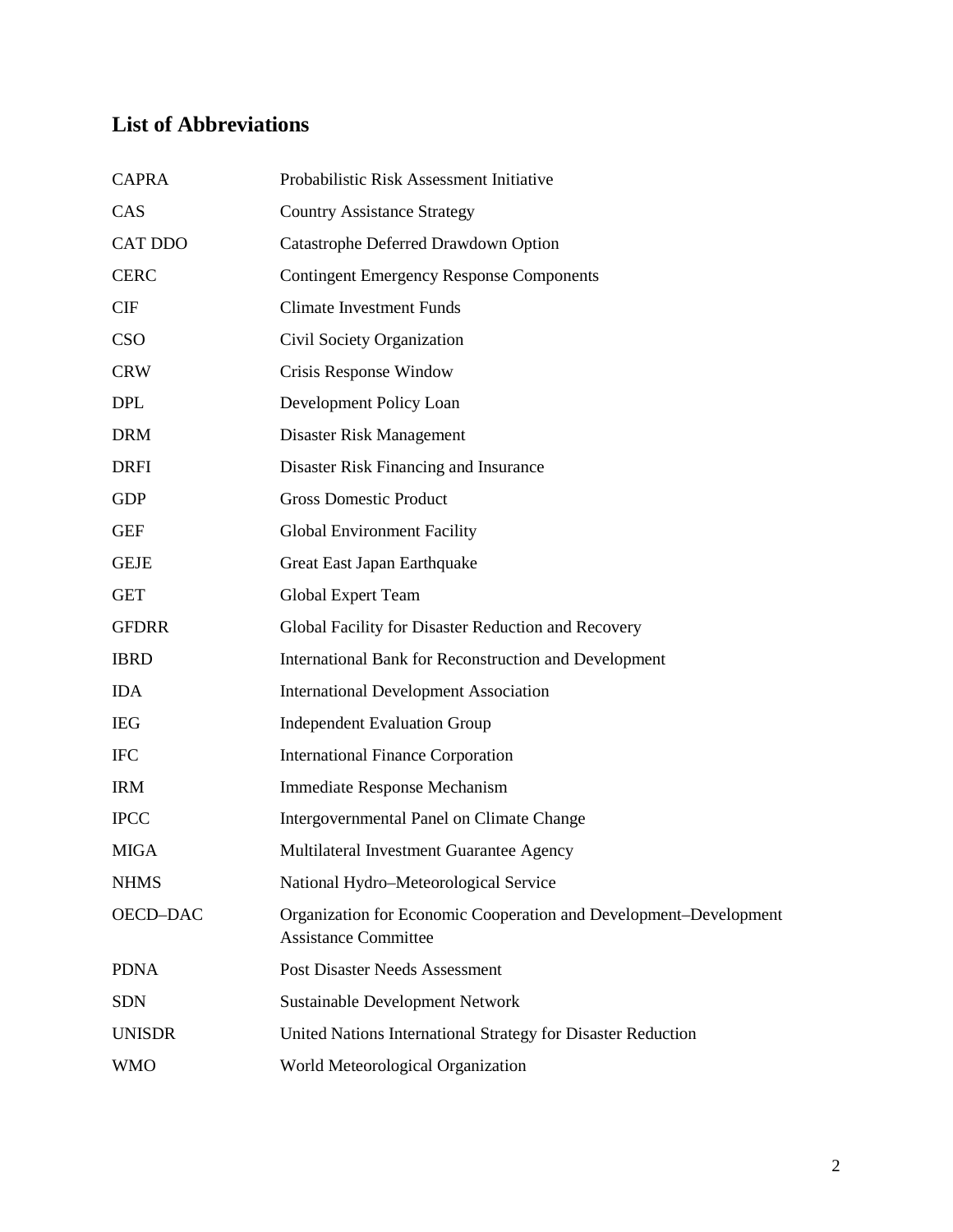### <span id="page-4-0"></span>**Executive Summary**

**This report argues that the practice of disaster risk management (DRM) is a defining characteristic of resilient societies, and should therefore be integrated–or 'mainstreamed'–into all aspects of development.** The report will inform the Development Committee at the Annual Meetings 2012, and support discussion at the Sendai Dialogue–a special event co-organized by the World Bank and the Government of Japan as part of the Annual Meetings program. This event will engage delegates on the importance of mainstreaming DRM, drawing upon the lessons from the Great East Japan Earthquake of 2011, and other disasters.

**Disasters hurt poor and vulnerable people the most**. Since 1980, low income countries have accounted for only 9% of the disaster events but 48% of the fatalities<sup>[1](#page-34-1)</sup>. Disasters affect the poor and vulnerable disproportionately, especially women, children, the elderly, and those recovering from the impact of conflicts. Living in fragile environments, on the fringes of settlements, greatly increases exposure to natural hazards. A life without the safety net of savings and property drastically reduces people's ability to cope in a crisis. By threatening vulnerable groups the most, disasters exacerbate existing social and economic inequity, which can in turn further marginalize people and create conditions for civil unrest and conflict.

**Disasters cause major economic impact.** The economic losses from disasters over the past 30 years are estimated at \$3.5 trillion. Last year was the costliest on record, seeing estimated losses of around \$380 billion<sup>[2](#page-34-2)</sup>. The recent floods in Thailand cost the equivalent of 5% of the country's Gross Domestic Product (GDP), while the economic losses from Japan's earthquake and tsunami were estimated as equivalent to 4% of GDP. In low income and small island states, the impact can exceed an equivalent of 100% of GDP. The econmic impact of theHaiti earthquake in 2010 was equal to 120% of its GDP, while the 2004 Grenada hurricane caused losses equivalent to more than 200% of GDP.

**Evidence suggests that the impact of disasters will continue to increase**. Every day the unplanned growth of urban populations and economies drives exposure to natural hazards ever higher. At the same time poor natural resource management and urban expansion create environmental stresses that exacerbate the impact of hazards such as floods and landslides. Going forward, the future holds new challenges as climate patterns change.

**Natural hazards need not turn into disasters.** Deaths and damage resulting from disasters expose the cumulative implications of human decisions. Prevention is possible and often less costly than disaster relief and response<sup>[3](#page-34-3)</sup>. Disaster risk can be reduced by strengthening resilience: the ability of societies to resist, cope with, and recover from shocks. The foundation for DRM is understanding the hazards, and the exposure and vulnerability of people and assets to those hazards. By quantifying the risks and anticipating the potential impacts of hazards, governments, communities, and individuals can make informed prevention decisions. Such information can be used to set priorities for development and adaptation strategies, sector plans, programs, projects, and budgets.

**Mainstreaming DRM in development planning can reverse the current trend of rising disaster impact.** If countries act decisively, they can save lives and assets. But many countries do not have the tools, expertise, and instruments to factor the potential impacts of adverse natural events in their investment decisions. Few systematically account for disaster losses and assess the risk from adverse natural events. Even fewer have institutional mechanisms to take risk information into account. This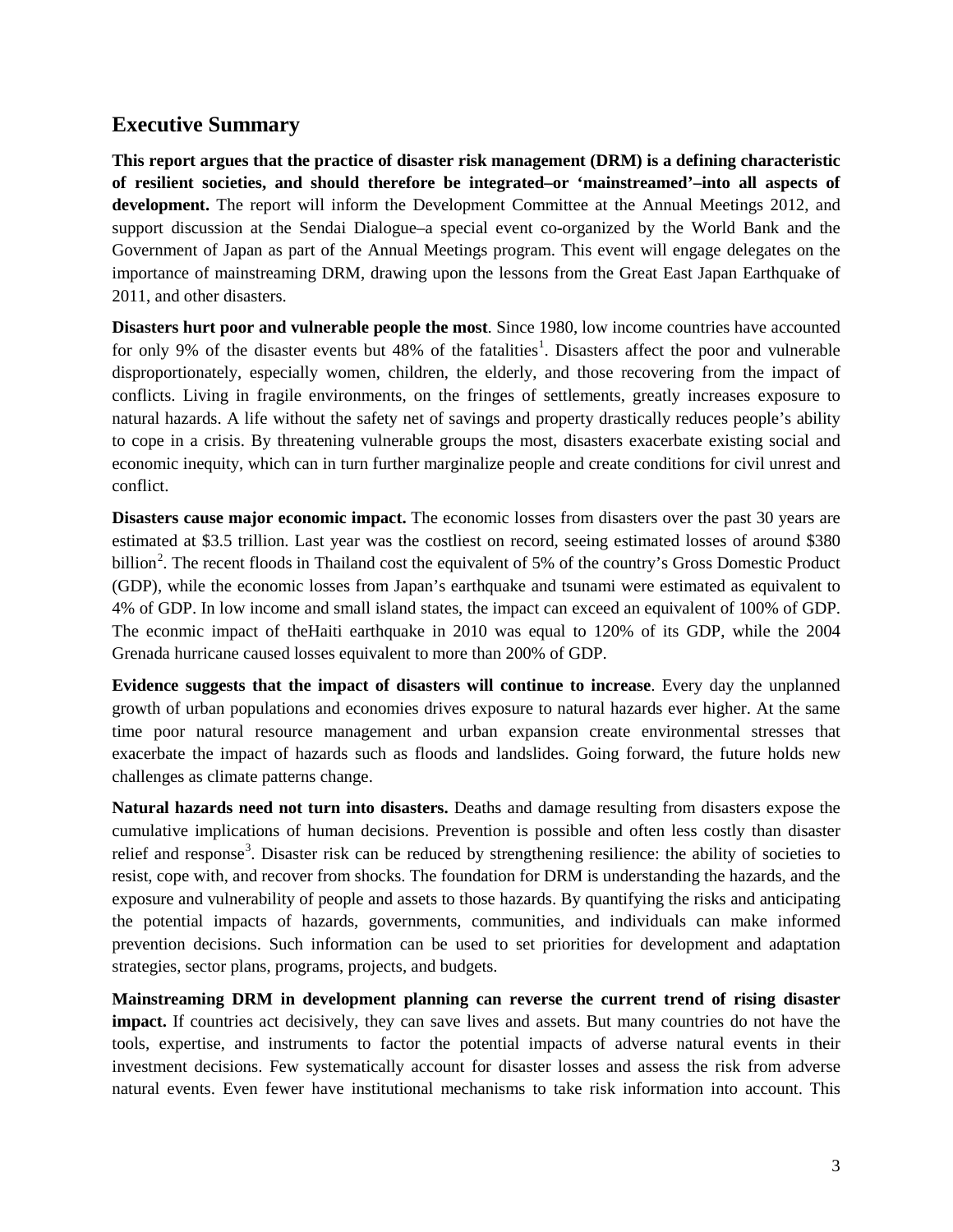means that they are unable to direct the necessary resources to protect their investments and reduce their exposure to disaster impacts and climate change.

**Development planners at national, municipal, and local levels have a major role to play in managing and reducing disaster risk.** They are also key advocates for getting DRM measures implemented. Informed by a proper assessment of risks, city planners can employ many measures, including risk-based territorial planning, building codes, early warning systems and emergency resonse planning. Governments and donors can help cities and rural communities build the capacity and knowhow for understanding and managing their risks.

**The international development community must support countries to manage growing disaster risks.** Donor financing for disasters is currently dominated by response rather than prevention and preparedness. Development assistance–both technical and financial–can supply seed funding to catalyze national programmes, grant technical support to key risk-related areas, and give momentum to comprehensive risk management. Addressing the causes of disasters, rather than merely responding to them, can also reduce the recurrent burden on humanitarian budgets, while protecting development investments. Donors can also align their work in DRM and climate adaptation through coordinated planning, financing, and operations.

**The World Bank plays a key role in disaster and climate risk management.** The Bank's comparative advantage lies in its ability to offer a combination of tools and resources that include concessional finance and experience in implementing risk reduction and reconstruction operations. In recent years the Bank has developed specialized expertise and a range of new instruments to support countries to better manage disaster risk. The Bank is increasingly integrating disaster risk management in Country Assistance Strategies (CASs) and operations, however much more can be done.

The World Bank will embark on a comprehensive mainstreaming agenda for DRM by dedicating more human and financial resources to:

- Enhance the understanding of disaster risk in client countries;
- Scale up technical and financial support to national governments, cities and communities for disaster resilience;
- Further align the DRM and climate adaptation agendas;
- Integrate DRM in fiscal and public debt management in countries exposed to adverse natural events;
- Explore new contingent credit products and expand the use of market-based risk financing instruments, including by broadening its intermediation service capacity;
- Expand social funds, safety nets and community-driven development programs that specifically target the poor and marginalized;
- Enhance support for accelerated recovery planning in disaster-affected countries;
- Extend knowledge and partnerships to better understand and design long-term disaster resilience.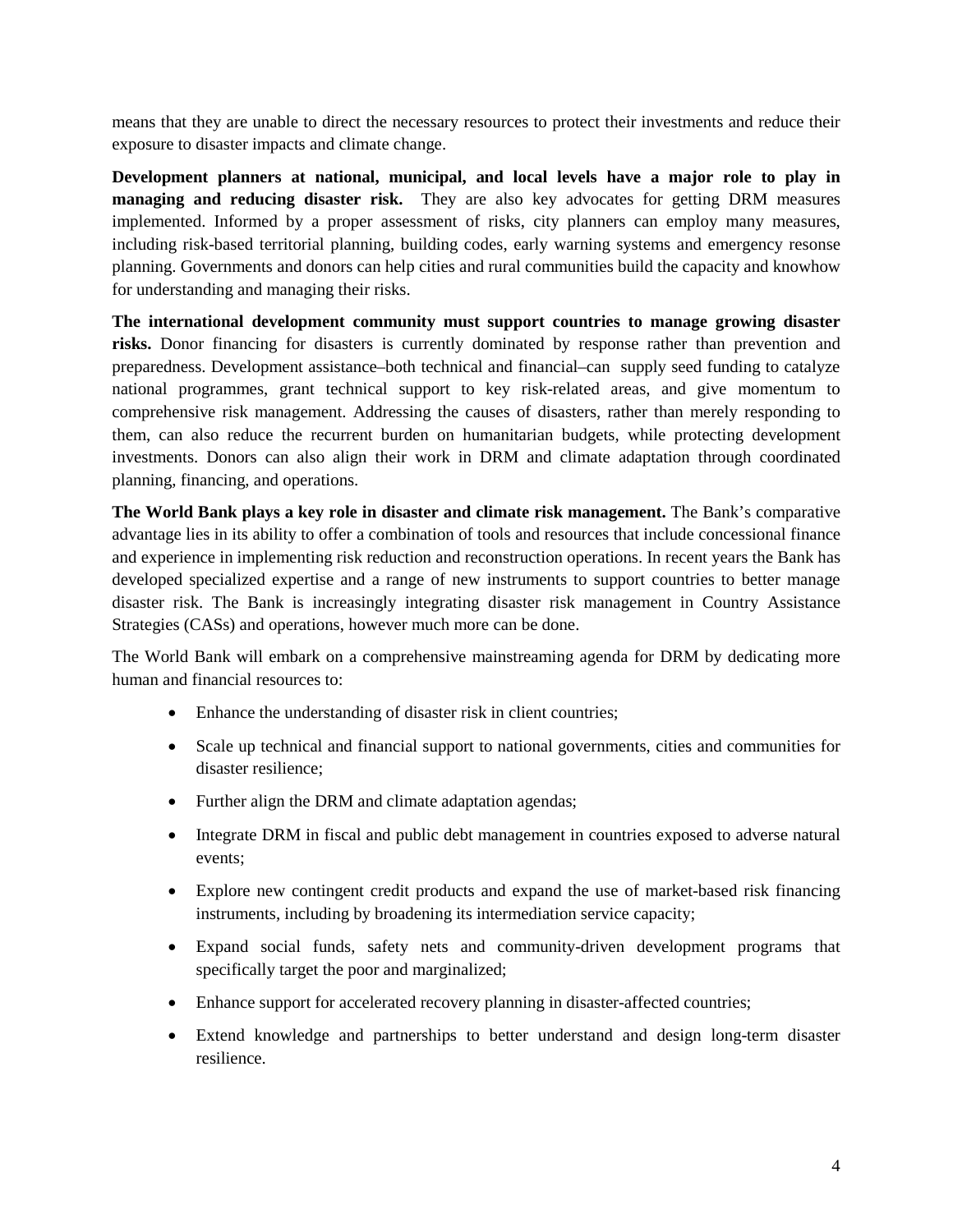### *Questions for discussion:*

- **1. How can the World Bank scale up and incentivize DRM in low and middle income countries in support of poverty reduction and sustainable growth?**
- **2. How can the World Bank use risk assessments to inform policy and investment decisions in client countries?**
- **3. How can the World Bank help better align the DRM and climate adaptation agendas for best results?**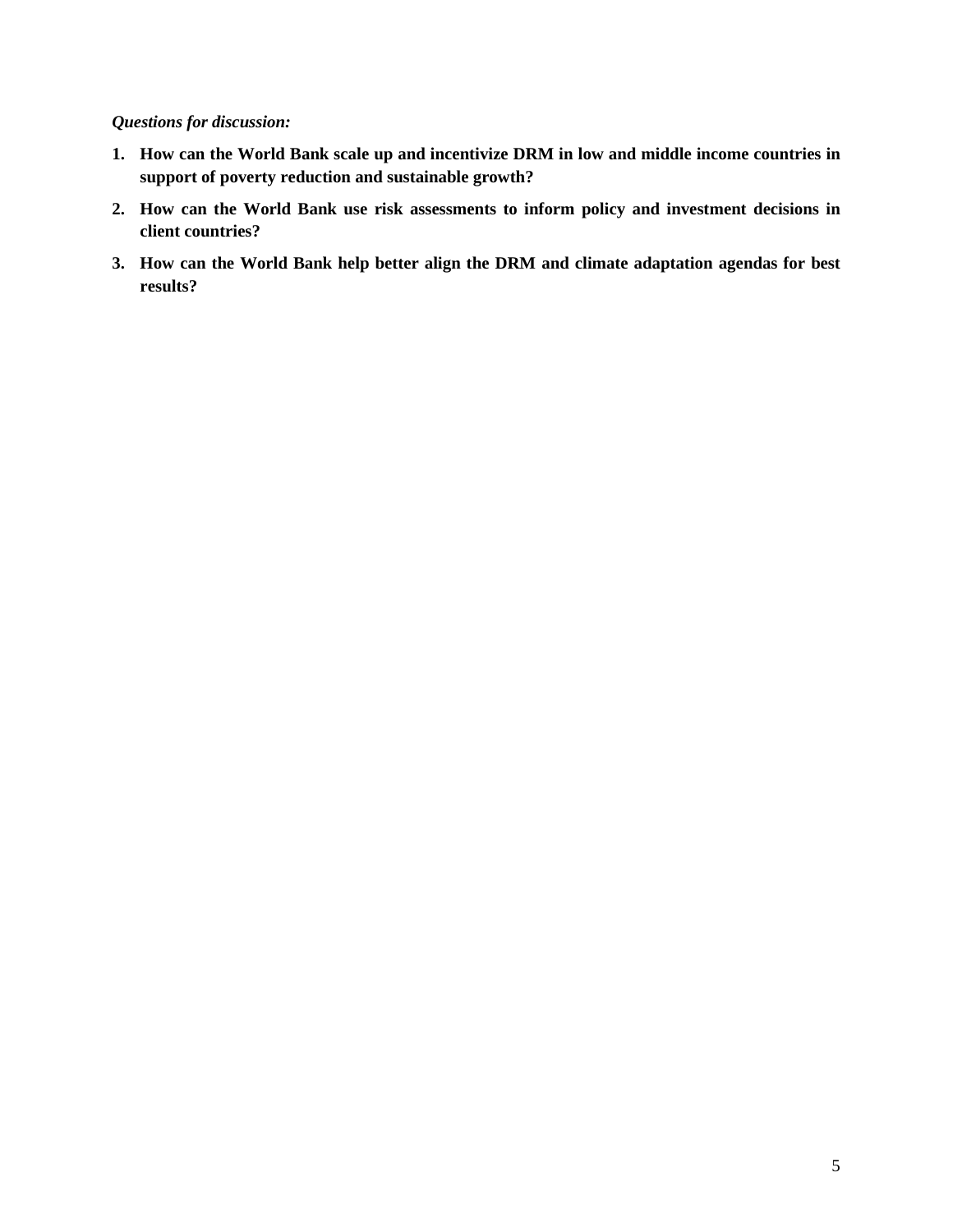# <span id="page-7-0"></span>**1. Disasters and Development—An Alarming Trend**

### *Evidence and Impact*

1.1. **The frequency and severity of disasters resulting from natural hazards[a](#page-7-1) are increasing.** 2011 was the costliest year on record, with estimated disaster losses of \$380 billion. Recent years saw record losses too, in an extension of an upward 30 year trend (Figure 1). The estimated total losses resulting from disasters between 1980 and 2011 are \$3.5 trillion, with one third occurring in low- and middleincome countries. [4](#page-35-0) Disasters in recent times provide a grim reminder of their human and economic toll. In Haiti, the 2010 earthquake devastated Port-au-Prince and killed up to 230,000 people and caused estimated total losses of \$ 7.8 billion, equivalent to 120% of the country's 2009 GDP. In the Horn of Africa, the extended 2008-2011 drought–which left 13.3 million people facing food shortages at its peak– caused estimated total losses of \$12.1 billion in Kenya alone, equal to 20% of its GDP in 2011. In Thailand, the 2011 floods resulted in losses of approximately \$45 billion, equivalent to 13% of GDP.



#### **Figure 1: Overall and insured losses, 1980 to 2011 (2011 values)**

*Source:* Munich Re, Geo Risks Research and NatCatSERVICE.

1.2. **Disaster risk is increasing mainly as a result of growing exposure of people and assets to natural hazards** (Box 1). Detailed analysis<sup>[5](#page-35-1)</sup> shows that the biggest driver of disaster risk in recent years has been the substantial growth of population and assets in at-risk areas. Migration to coastal areas and the expansion of cities in flood plains, coupled with inappropriate building standards, are among the main reasons for the increase. The degradation of ecosystem buffers like mangrove swamps also increases hazard risk. This trend will continue to drive disaster risk and is likely to be exacerbated by an increase in climate variability.

<span id="page-7-1"></span><sup>&</sup>lt;sup>a</sup> Throughout the report, 'disasters' refer to those resulting from natural hazards, unless otherwise stated.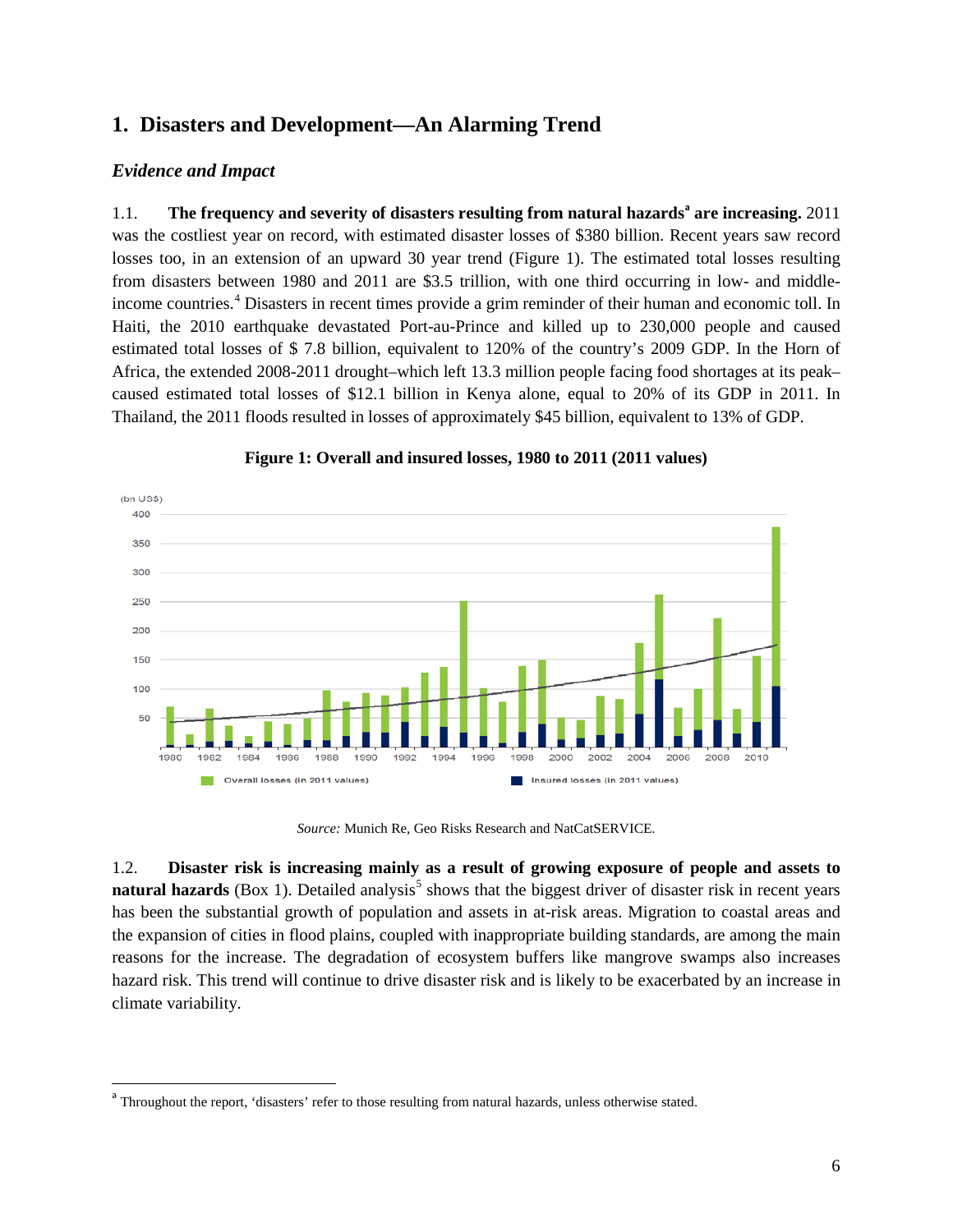1.3. **Impacts from adverse natural events are often underestimated**. A growing body of research suggests that cumulative losses from small, recurrent disasters equal or exceed those from larger catastrophes. Often escaping the national or international consciousness, these smaller events reinforce poverty and compound the hardship endured by poor communities. In Colombia, for example, cumulative total small-scale losses between 1972 and 2012 were 2.5 times greater than losses resulting from large scale disasters.<sup>[6](#page-36-0)</sup>

### **Box 1. Drivers of disaster risk**

Three variables—*hazard*, *exposure*, and *vulnerability*—drive disaster risks. Disaster risk can be defined as the potential occurrence of a *hazard* –hydro-meteorological or geo-physical–that may cause loss of life, injury, or other health impacts, as well as damage to *exposed* assets (property, infrastructure, environmental resources), livelihoods and service provision. The characteristics and circumstances of a community, system, or asset that make it susceptible to the damaging effects of a hazard is its *vulnerability*.



- *Hazard*. Population pressures and poor natural resource management, such as uncontrolled deforestation and urban expansion, create environmental stress that can lead to more floods, landslides, and other hazards. Hydro-meteorological hazards are also likely to increase due to climate change.
- *Vulnerability.* Although it is difficult to measure how vulnerability is changing globally, it is clear that the poorest in society are more vulnerable.

With urbanization and rapid economic development, increasing exposure is projected to continue to drive disaster risk. This can only be mitigated through risk-sensitive development.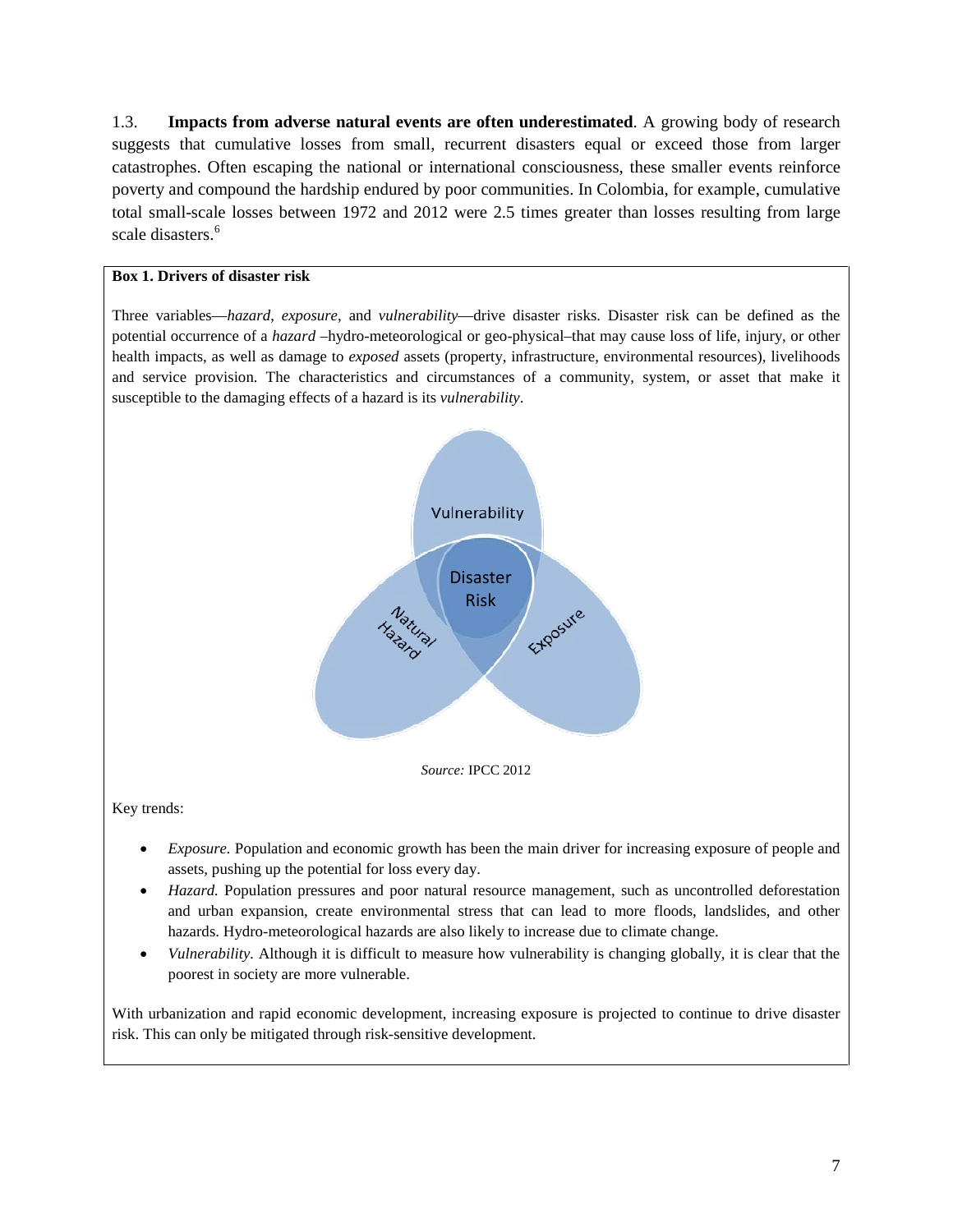1.4. **The global impacts of disasters are not evenly distributed.** With more exposed assets, economic impact is concentrated in fast-growing middle-income economies. In these countries the average economic impact of a disaster from 2001 to 2006 equaled 1% of GDP–10 times higher than the average in high-income economies for the same period. Smaller and poorer countries, such as smallisland developing states and land-locked developing countries, tend to have the least resilience to natural hazards. In small island states, the impact can be crippling: Hurricane Tomas devastated St Lucia in 2010 and wiped out the equivalent of 43% of GDP. In terms of human life lost, low-income countries suffered 48% of total disaster fatalities during the period 1980 - 2011.<sup>[7](#page-36-1)</sup>

1.5. **Seemingly 'local' disasters have much broader impacts.** As businesses become more interconnected and supply chains become more international, seemingly local events have increasing global impact. The 2010 eruption of the volcano Eyjafjallajökull had negligible impact in Iceland, but affected international air travel in Europe for over two weeks, leading to major economic losses in travel, tourism and trade. A study by Oxford Economics found that the total impact on global GDP in just the first week of disruption from the ash cloud amounted to approximately \$4.7 billion.<sup>[8](#page-36-2)</sup> Similarly the 2011 floods in Thailand reduced Japan's industrial output by 2.6% between October and November of that year, due to disruptions in electronics and automotive "just-in-time" supply chains.<sup>[9](#page-36-3)</sup>

1.6. **No country, even the most prepared, can fully insulate itself from disaster risk.** The 9.0 magnitude earthquake that occurred off the coast of the Tohoku region along Japan's Pacific coast in March 2011 made this clear. The resulting catastrophic tsunami compromised sea walls and defenses and devastated 650 kilometers of coastline, washing away towns and villages and leaving 20,000 people dead or missing. The tsunami destroyed 130,000 houses and severely damaged 260,000 more.<sup>[10](#page-36-4)</sup> The economic impact of the disaster was estimated by Japan's Cabinet Office at \$210 billion, equivalent to 4% of Japan's GDP. That said, the impact of the disaster would have been much greater if Japan had not prioritized disaster prevention and preparedness.

1.7. **Disasters discriminate against the most vulnerable, and adversely affect the pace and quality of socioeconomic development.** The poorest, disabled, elderly, orphans and other marginalized groups are more likely to be affected by natural hazards. Disasters compound existing vulnerabilities, as the poor are more likely to be exposed to natural hazards, more likely to be hit by disasters, and less able to recover<sup>11</sup>. For example, case studies carried out for four cities (Dar es Salaam, Jakarta, Mexico City and São Paulo) found that in all four cities, those living in informal settlements were most vulnerable to climate-related and disaster risks.<sup>[12](#page-36-6)</sup>

1.8. **Disasters exacerbate existing gender inequities.** In many cases, mortality amongst women is significantly higher than men. For example, 70% of fatalities in Banda Aceh after the 2004 Indian Ocean Tsunami were women and as high as 91% in Bangladesh after Cyclone Gorky in 1991. While the factors behind these figures may vary, the trend is avoidable if addressed upfront in DRM strategies. In Bangladesh for example, when Cyclone Sidr hit in 2007 the proportion of fatalities amongst women was significantly reduced compared to 1991 records, because cultural sensitivities that had led women to be reluctant to use cyclone shelters had been addressed.<sup>[13](#page-36-7)</sup>

1.9. **There are clear interactions between disaster risk and state fragility.** In fragile and conflictaffected contexts, the institutions and financial resources required to manage disaster risk are particularly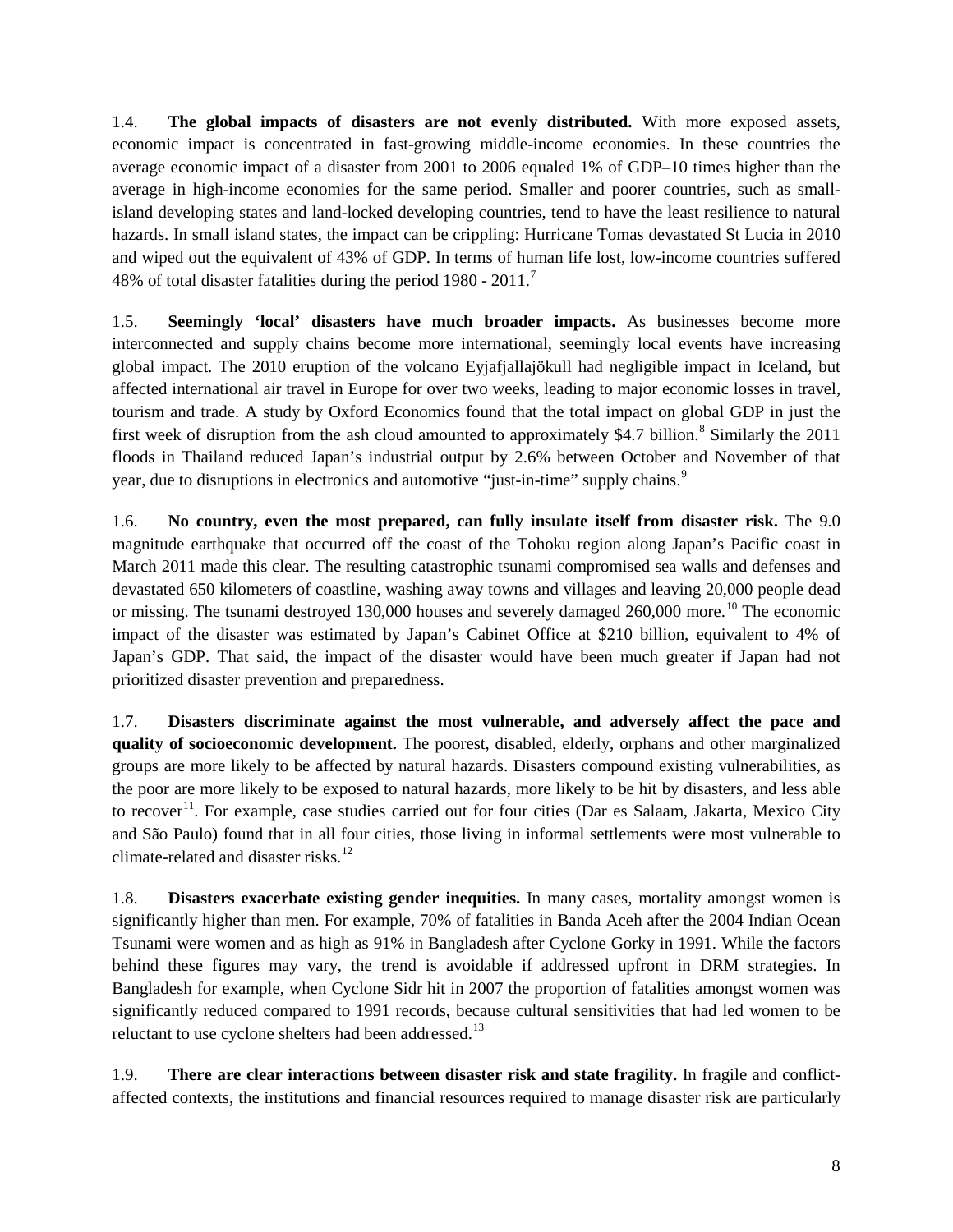lacking. Weak governance, poor planning, and financial constraints compromise countries' resilience to natural shocks and stresses, which means that impacts can be more severe, and the response weaker. <sup>[14](#page-36-8)</sup>

1.10. **Disaster risks cross national borders.** In South Asia, for example, river basins straddle multiple countries and upstream precipitation can have severe downstream impacts in neighboring countries. This presents particular challenges, such as how to effectively manage risks across frontiers or how to reconstruct in the event of a cross-border disaster. To manage this, countries can benefit from regional cooperation, including in areas such as early warning or risk financing.

1.11. **Cities are disaster risk hotspots.** Today more than half the world's population lives in cities, with an additional two billion urban residents expected in the next 20 years. In emerging economies in particular, the concentration of population and economic assets in cities, combined with inadequate urban planning lead to rising disaster risks. This calls for major changes in managing these risks as part of urban development. City planners have an important role to play through risk-based territorial planning, enforcement of building codes, early warning systems and emergency response plans. Governments and donors can help cities build this capacity and knowhow for understanding and managing their risks.

### *Climate Variability and Extremes*

1.12. **Hydro-meteorological disasters are responsible for a large proportion of losses from adverse natural events.** Of the 22,200 events recorded between 1980 and 2011, 17,400 (78.4%) were caused by storms, droughts, flooding, landslides, extreme temperatures and forest fire. Similarly these disasters also account for a high proportion of economic loss, \$2.6 trillion of the total \$3.5 trillion losses recorded over the period. Even with the very high earthquake casualty rate, hydro-meteorological events were responsible for over half of all deaths attributed to disasters during the period (1.4 million out of a total of 2.28 million). $^{15}$  $^{15}$  $^{15}$ 

1.13. **The latest research indicates that, without a major breakthrough in global negotiations, the world will likely exceed a +2°C scenario before the end of this century.** This would have major implications on global ecosystems, agriculture and water supply, sea level rise and storm surges (Box 2). In any case, such uncertainty means that historical patterns alone will no longer be a good basis for planning. DRM, if informed by climate scenarios and integrated into development planning and investments now, can provide an important line of defense against an uncertain future. In this context, the Intergovernmental Panel on Climate Change **(**IPCC) identifies effective adaptation strategies as those that "help manage disaster risk now and offer near-term development benefits, while reducing vulnerability over the longer term". <sup>[16](#page-36-10)</sup>

### **Box 2**. **IPCC assessment of the future of climate and weather extremes**

The IPCC 2012 *Special Report on Extreme Events* presents the latest scientific consensus on the impact of climate change on disaster risks. It states that "a changing climate leads to changes in the frequency, intensity, spatial extent, duration, and timing of extreme weather and climate events, and can result in unprecedented extreme weather and climate events."[17](#page-36-11) For example, the report anticipates that "it is likely that the frequency of heavy precipitation or the proportion of total rainfall from heavy falls will increase in this century over many areas of the globe" and that "a 1 in-20 year annual maximum daily precipitation amount is likely to become a 1-in-5 to 1-in-15 year event by the end of the 21st century in many regions".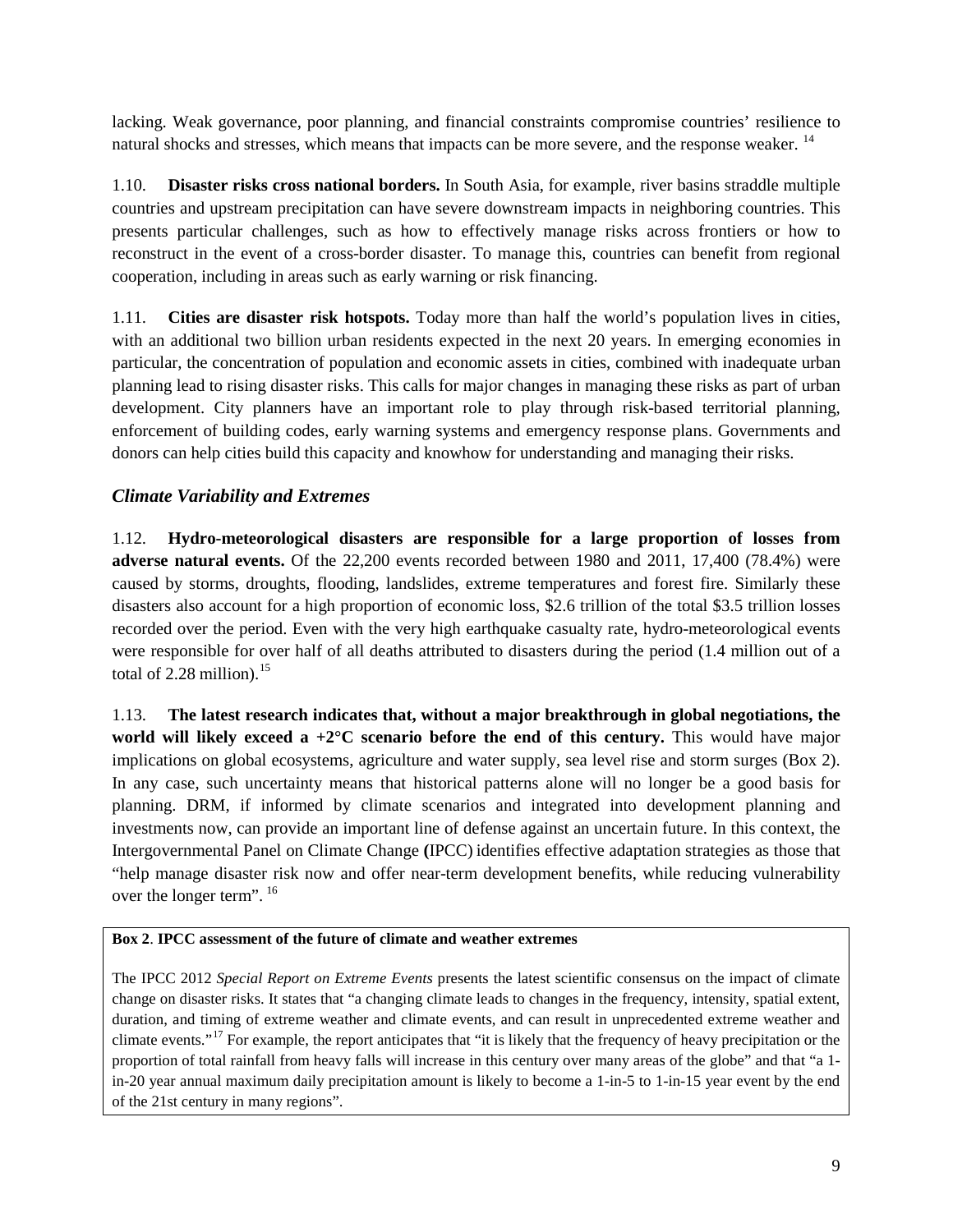# <span id="page-11-0"></span>**2. Disaster Risk Management in Action**

2.1. **There are cost-effective steps governments and others can take to protect populations and assets**. Collectively these steps contribute to the management of disaster risks. DRM can be defined as a combination of: risk identification; risk reduction; preparedness; financial protection; and planning for disaster recovery (Figure 2). Many frameworks exist to develop practical approaches to DRM. All are based on the fundamental principle that citizens and governments must be empowered to make informed choices about their risks and how best to reduce, retain or transfer them.



### **Figure 2: A Disaster Risk Management framework**



2.2. **Understanding hazards, exposure, and vulnerability is the first step towards managing disaster risk.** People living in disaster prone areas have assessed risks they face in various ways for centuries. Today, a range of methods can help communities, governments and companies assess risk, depending on the budget, the technical resources, and the intended purpose (Box 3). By quantifying risks and anticipating the potential negative impacts of natural hazards on society and the economy, disaster and climate risk assessments can help governments, communities, and individuals make informed decisions to manage risk.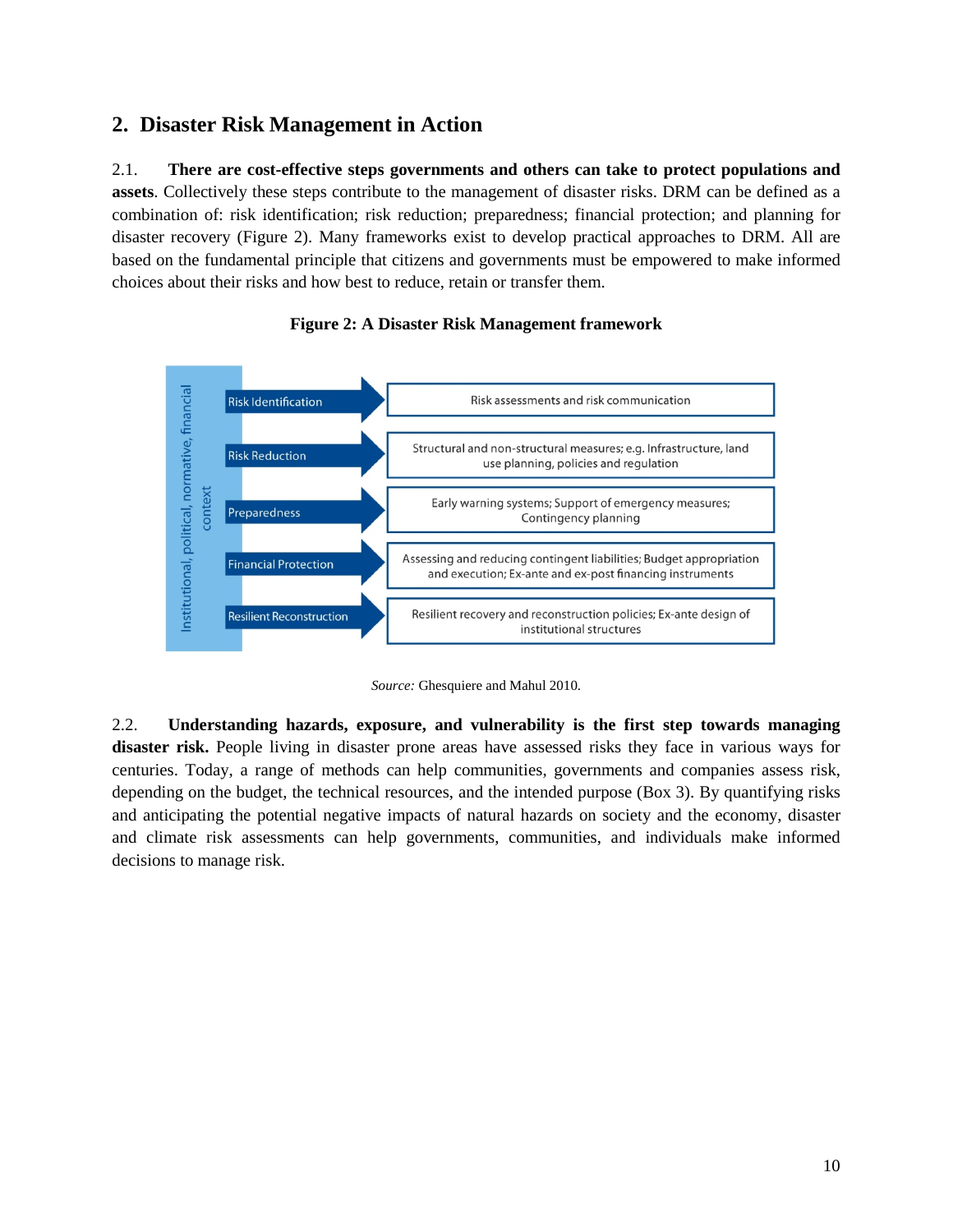#### **Box 3. Risk Identification - Assessing Risk Region-Wide In The Pacific.**

The Pacific Catastrophe Risk Assessment and Financing Initiative created the largest collection of geospatial information on disaster risks available for Pacific Island countries. The platform includes detailed country information on assets, population, hazards, and risks. The first phase of the program conducted detailed risk assessments for 15 countries, quantifying potential disaster losses from earthquakes, tsunamis, and tropical cyclones. This assessment includes the most comprehensive analysis of building, infrastructure, and cash crop exposure ever conducted for the region. Resulting exposure, hazard, and risk maps and data are shared with policymakers and the public. The project is a joint initiative of the Secretariat of the Pacific Community, Applied Geoscience Technology Division, the World Bank, and the Asian Development Bank. The Government of Japan and GFDRR provided financial support.

2.3. **Disaster risk information can inform different development strategies, plans and projects that can in turn reduce risks.** This may, on the one hand, be done through anticipatory action that seeks to avoid the creation of new risks, for example through improved territorial planning or building practice (Box 4). On the other hand, it may be through investment to address existing risk, such as the retrofitting of critical infrastructure or the construction of embankment systems.

### **Box 4. Reducing and Avoiding Risk - Municipal Development and Flood Protection in Yemen**

The city of Taiz and its surroundings suffered severe flash flooding over the last two decades. Through the World Bank-financed Municipal Development and Flood Protection Project, major parts of Taiz city, including downtown Taiz, were transformed into habitable and flash flood–secure neighborhoods. The impact of the projects on the lives and livelihoods of the people in these areas is substantial. The structures built under these successive phases include 10 kilometers of open channel, 21 kilometers of covered channel, 85 kilometers of stone and asphalt paved roads, 54 kilometers of sewer line, 21 sedimentation traps, and 3.2 kilometers of above street–level retaining walls. Among many other benefits, the project contributed to lowering the number of deaths from flooding from an average of six people a year over the last decade to zero since the project was implemented.

2.4. **Adequate preparedness is essential, as risk can never be completely eliminated or reduced.** Preparedness through early warning systems save lives and protect livelihoods and is one of the most cost-effective ways to reduce the impact of disasters. To be effective, early warning must lead to action. Preparedness activities therefore include enhancing the capabilities of local organizations to plan for and respond to the effects of disasters (Box 5).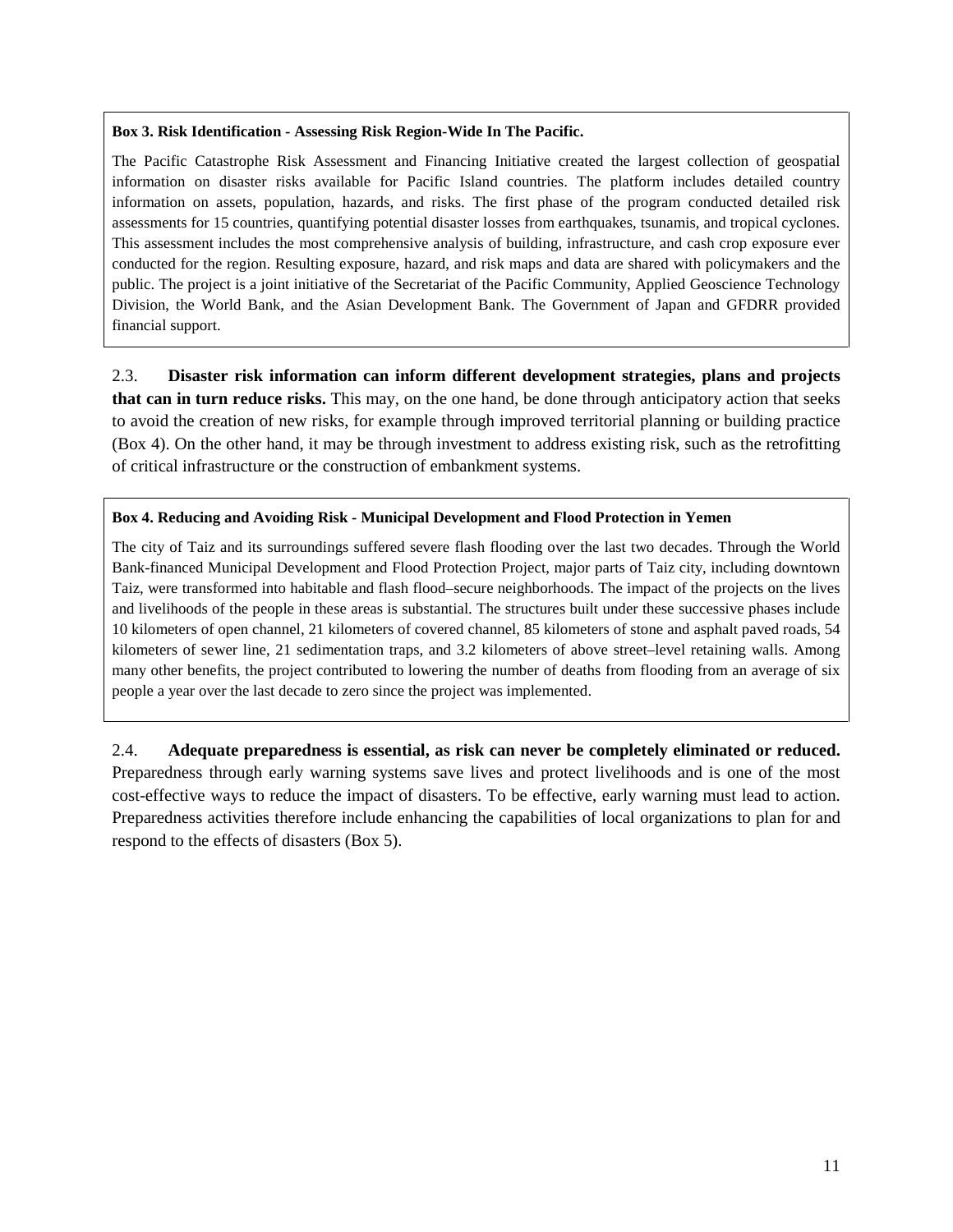#### **Box 5. Preparedness - Building Global Capacity for Weather Early-Warning**

The World Bank has been supporting the modernization of early warning systems in many countries (including Mexico, Mozambique, Nepal, Poland, Russian Federation, Vietnam, and Central Asian countries). In each project, the aim has been to modernize the National Hydro-Meteorological Service (NHMS), building institutional capacity, modernizing the observing and forecasting systems, and improving the delivery of services. This approach is a departure from many earlier efforts to assist NHMSs, which focused on enhancing capacity on a limited scale, usually in the area of *in situ* observations.

The new approach is expected to be more sustainable because it is built on strengthening specialized public institutions (NHMSs), which will address a growing societal demand to get access to better quality of hydro-met services for economic sectors and communities including timely, accurate, and actionable warnings. It also recognizes that national investment alone is not enough and that partnerships and pairing arrangements with more capable NHMSs through the World Meteorological Organization (WMO) are also essential to ensure sustainability. The World Bank plans to scale up its support to global weather and climate enterprises working closely with the WMO and other partners.

2.5. **Financial protection strategies protect governments, businesses and households from the economic burden of disasters.** These strategies can include programs to increase the financial capacity of the state to respond to an emergency, whilst protecting the fiscal balance (Box 6). They can also promote the deepening of insurance markets at a sovereign and household level, and social protection strategies for the poorest.

#### **Box 6. Financial Protection - Quantifying Contingent Liability From Disasters in Colombia**

A review of contingent liabilities by the government of Colombia in 2010, with support from the World Bank, identified risk from adverse natural events as its second largest liability, noting that a one-in-250 year earthquake could cause losses to public assets and housing of more than \$35 billion, or 8% of GDP. When this model's outputs are combined with analysis of the government's historical losses, \$490 million is estimated as the average annual losses to the government from disasters. Building on this information, the World Bank is supporting the Colombian authorities in developing a disaster risk financing strategy to increase its capacity to mobilize funding in case of disaster while protecting its fiscal balance. This strategy builds on a Colombia national disaster fund, a contingent credit line from the World Bank (the Catastrophe Deferred Drawdown Option), and catastrophe risk transfer instruments.[18](#page-36-12)

2.6. **After a disaster, the reconstruction process is an important opportunity to promote resilience.** In times of disruption and reconstruction, the sensitivity of governments and the affected population to disaster risks is at its highest. This challenge also presents an opportunity to promote investment in DRM through integrated resilient recovery and reconstruction planning (Box 7).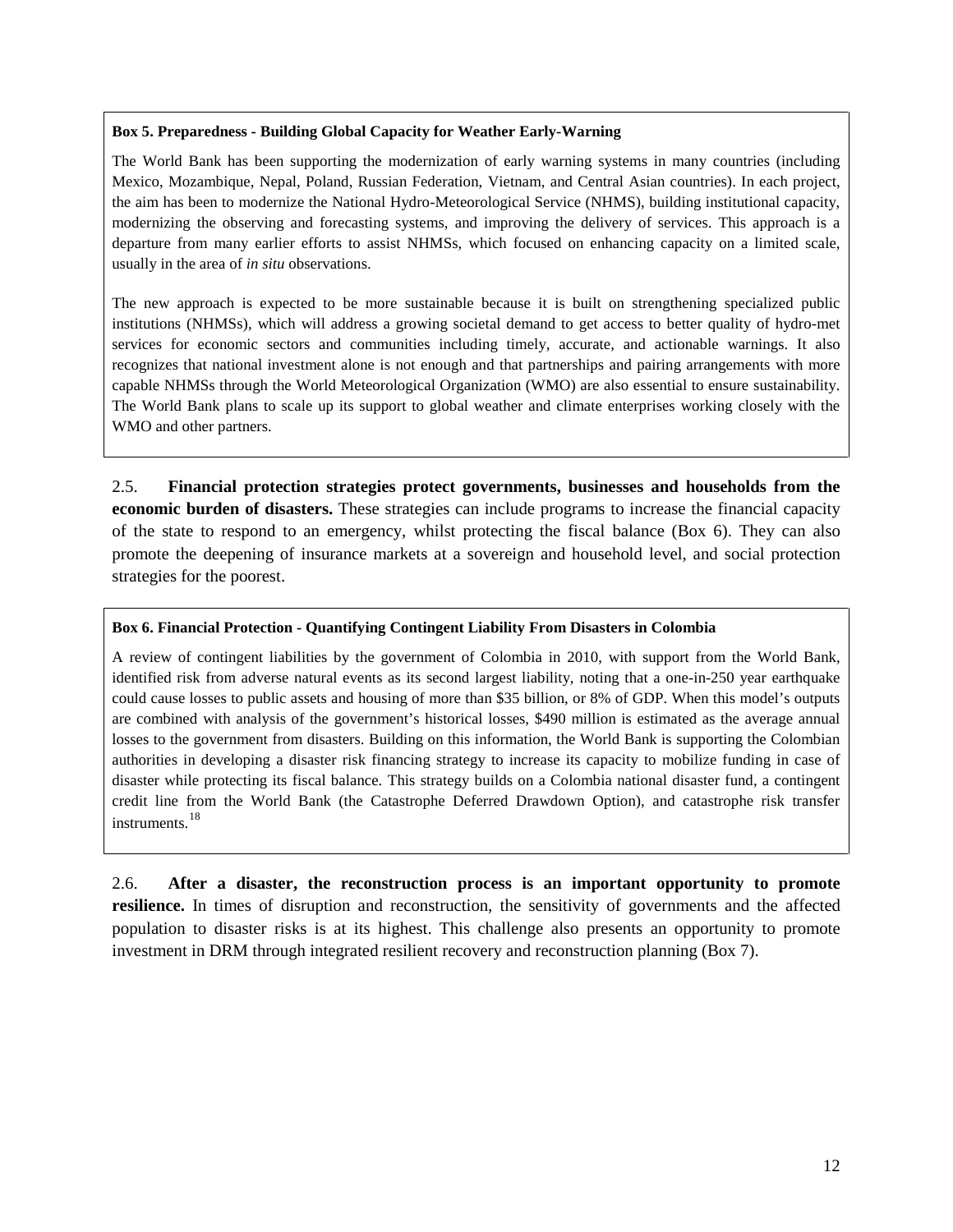#### **Box 7. Resilient Reconstruction - Earthquake Leads to Mainstreaming of DRM**

The Kashmir Rural Housing Reconstruction Program, supported by the World Bank, rehabilitated and reconstructed more than 600,000 houses to seismic-resistant standards. The project integrated risk reduction by supporting an owner-driven process through financial incentives and technical support, building capacity of owners, local masons, and foremen. It also strengthened logistics for the provision of quality material, mapped hazards, and built capacity for the Earthquake Reconstruction and Rehabilitation Authority and other institutions—all with monitoring and evaluating to guide the project. These elements contribute to the long-term resilience of rural housing in the face of future hazards. Systematic risk assessments and community-based activities have since been scaled up nationally under the auspices of the new National Disaster Management Authority.

2.7. **Education, training and awareness-raising are cross-cutting elements that strengthen all aspects of disaster risk management at all levels** – from sensitization of public officials to skills development of construction workers, to DRM education in school curricula. This will benefit from coordinated action on the part of national and local governments, relevant organizations, and social and business communities. Academic and technical institutions are a valuable source of knowledge and analysis. There is a need for closer collaboration between communities at risk, researchers and governments. It is essential that external agencies support governments and communities in understanding and building upon local coping strategies and indigenous knowledge.

2.8. **At every step, comprehensive DRM requires collective action.** Risk management strategies impact many sectors and interest groups, which is why policymakers talk about 'mainstreaming' the issue. Countries, communities and households become more resilient to disasters only when information on risks is applied to decision-making. Defining the success of any risk management strategy relies on defining the characteristics of resilience, in social, economic, infrastructural and environmental terms. Researchers and organizations approach the concept of resilience from different perspectives, but most start from the understanding that being resilient involves being able to cope with shocks while maintaining long term well-being and growth (Box 8).

### **Box 8. Some Definitions of Disaster Resilience**

"The ability of a system, community or society exposed to hazards to resist, absorb, accommodate to and recover from the effects of a hazard in a timely and efficient manner." – United Nations International Strategy for Disaster Reduction  $(UNISDR)^{19}$  $(UNISDR)^{19}$  $(UNISDR)^{19}$ 

"The ability of a social or ecological system to absorb disturbances while retaining the same basic structure and ways of functioning, the capacity for self-organization, and the capacity to adapt to stress and change." – IPCC<sup>[20](#page-36-14)</sup>

"The ability of countries, communities and households to manage change, by maintaining or transforming living standards in the face of shocks or stresses - such as earthquakes, drought or violent conflict - without compromising their long-term prospects." – Department for International Development, United Kingdom<sup>[21](#page-36-15)</sup>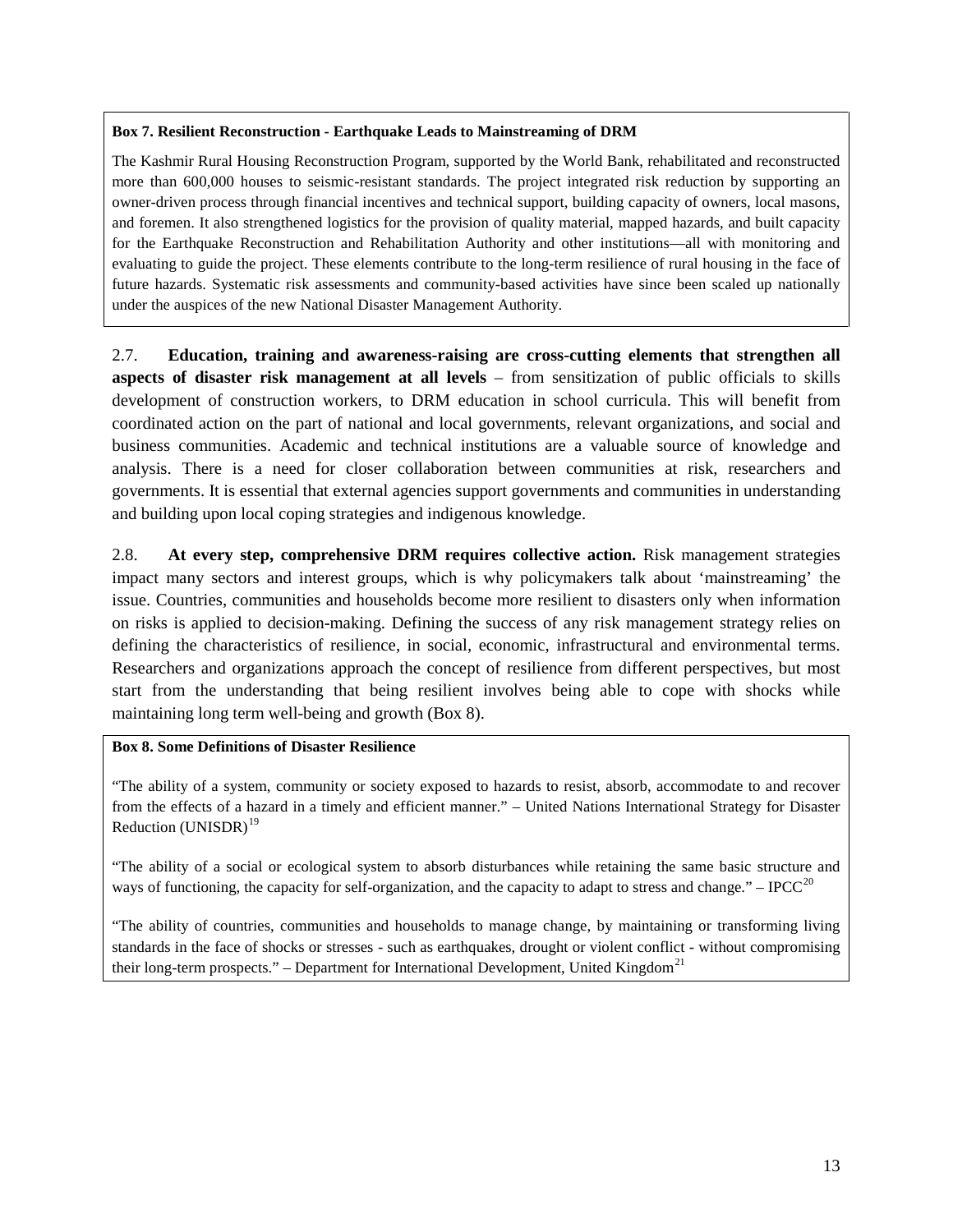# <span id="page-15-0"></span>**3. National Policies and Planning**

3.1. **In the coming decades, trillions of dollars will flow into new public investments in developing countries, much in hazard-prone areas.** If countries act firmly and immediately to reduce their vulnerability and strengthen their resilience, they will be able to protect lives and assets from known risks. But arresting the current trend of rising disaster risk will require a major shift in development planning and practice.

3.2. **Few countries have the tools, expertise, and mechanisms to consider the potential impact of disaster risk on their investment decisions.** They rarely account for disaster losses, collect data, and assess risks systematically. Even fewer have mechanisms to take risk information into account. As a result, they are not able to direct the necessary resources to protect their investments and reduce their exposure to future disaster impacts.

3.3. **Policies and programs must be put in place to ensure that new developments do not create new risks.** New buildings in expanding cities need not be located in risky areas, and should be built using resilient standards. There is a need for better territorial planning, sound environmental policies to maintain ecosystem buffers, appropriate building practices, and a culture of prevention at all levels of society. Such efforts to avoid risk bring the largest long-term return on development investment. Unfortunately, the intangible benefit of avoided loss can make these efforts politically less attractive and thus more difficult to mainstream in development planning.

3.4. **Reducing existing risks requires clear prioritization of investment.** Governments have to identify which risk management initiatives to invest in, when, and in what sequence. Reducing existing risk (as opposed to avoiding future risk) can be cost-intensive, so identifying critical infrastructure can help prioritize the most urgent risk reduction interventions. Some interventions, when properly designed, can bring important societal benefits, such as comprehensive flood management and irrigation systems, which can reduce the risk of floods in targeted areas and open them to agriculture. Others, such as retrofitting infrastructure, can be done strategically to ensure that schools, hospitals, communication systems, and basic utilities remain functional in a disaster. Risk assessments can help prioritize risk management initiatives according to a country's risk profile.

3.5. **Institutional arrangements for DRM must go beyond emergency response.[b](#page-15-1)** Many countries have a stand-alone coordinating body for DRM, responsible for coordinating risk assessments and mapping, supporting the development of policy and legislative frameworks, and promoting preparedness and response planning. But such agencies rarely have the capacity or mandate to influence policy decisions at the highest level. Countries with effective DRM programs generally have specialized agencies with considerable political influence, often within the offices of the Prime Minister or President, sometimes in Ministries of Planning or Finance.

3.6. **Effective DRM requires governments at national and sub-national levels to work with local communities and other stakeholders.** Governments have the responsibility to ensure the safety of citizens. They have the mandate and the capacity to promote research, provide public goods, and

<span id="page-15-1"></span><sup>&</sup>lt;sup>b</sup> Hyogo Framework for Action Priority Area 1: Ensure that disaster risk reduction is a national and local priority with a strong institutional basis for implementation.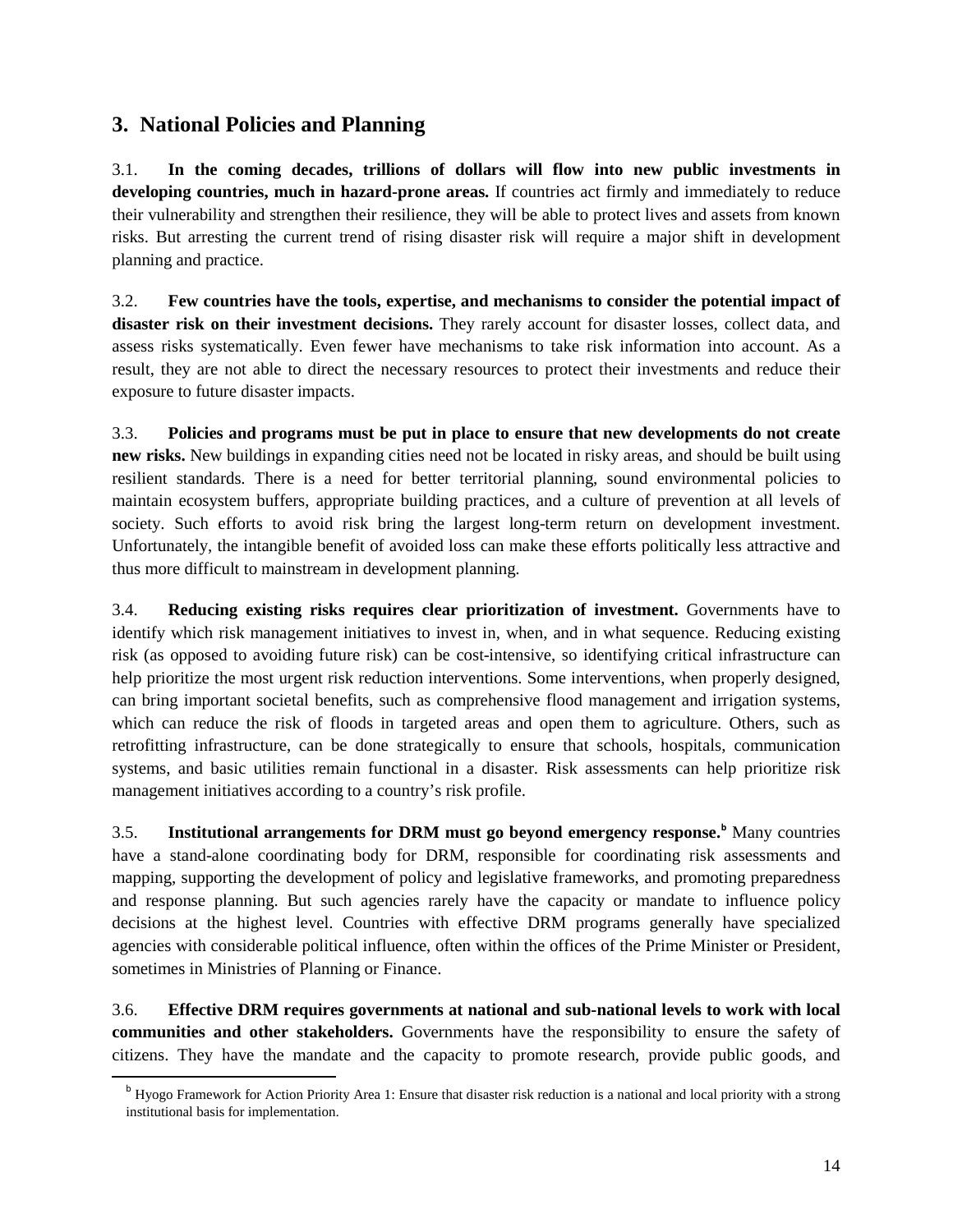implement large-scale risk reduction programs. They also have the ability to put in place the policy and legislative frameworks that provide the right controls and incentives for risk reduction. Effective action requires strong collaboration between governments, domestic and external specialized agencies, private sector, civil society, science and academia, indigenous people and local communities.

3.7. **Government policy must translate into local action.** The impacts of disasters are felt locally, and communities need to be empowered and supported to manage risk. Effective DRM strategy, therefore, requires a decentralized approach and an appropriate division of labor and resources between all levels of government. Community awareness and action is needed for preparedness and for response. Civil society organizations (CSOs) are a critical partner in building local resilience. There is also evidence that investing in women as resilience champions pays rich dividends.

3.8. **Many developing countries lack the financial capacity to respond immediately after a disaster.** Financial protection strategies can help governments respond more effectively in case of disaster while protecting their fiscal balance. Governments are expected not only to fund recovery and reconstruction expenses for public assets after a disaster but also to ensure post-disaster order, rescue, relief, and recovery. They are also regularly called on to finance private losses, which can be a significant fiscal burden and threat to economic development.<sup>[22](#page-36-16)</sup> For example, small islands find it difficult to diversify their risks; highly indebted countries may not have access to post-disaster credit; and budget processes in many countries do not allow governments to reallocate their budget after a disaster, creating a potentially crippling liquidity crunch. In this light, countries with low fiscal capacity and flexibility need to consider solutions to prepare for the worst. $^{23}$  $^{23}$  $^{23}$ 

3.9. **Disasters can create significant volatility on government accounts.** Without financial protection mechanisms in place, governments can find themselves under pressure to draw funding away from basic public services or divert funds from other development programs. Knock-on effects can include inflation and rising public debt. These negative fiscal impacts can hamper longer-term economic development. Beyond the direct economic costs, disasters come with significant indirect costs, such as sustained business disruptions, lower tax revenues and fiscal instability. For example, Malawi suffered from significant fiscal volatility after several large droughts in the early 1990s; GDP fluctuated dramatically, tax revenue plummeted and public expenditure grew by  $30\%$ .<sup>[24](#page-36-18)</sup>

3.10. **Ministries of finance can build risk management capacity in other areas of public finance** such as public debt management and fiscal policy—to assess, mitigate, and monitor the impact of disaster risks. They can better integrate DRM into broader fiscal risk management, such as assessing the fiscal impact of exogenous shocks and improving analysis of contingent liabilities. They can build on the existing risk management capacities used to support other areas of public finance. Indeed, many of the policy frameworks, tools, and approaches used by ministries of finance to assess and manage other financial risks, are adaptable to cover financial risks associated with disasters.

3.11. **Political commitments and legislative frameworks need to result in resource allocations.** Effective policy frameworks provide a useful starting point for mainstreaming into broader sustainable development, and their absence can lead to institutional inefficiencies and wasted resources. However, even with frameworks in place, DRM is an investment in the future that competes with multiple demands on resources. One solution to this is to mainstream DRM into development processes and budgets. The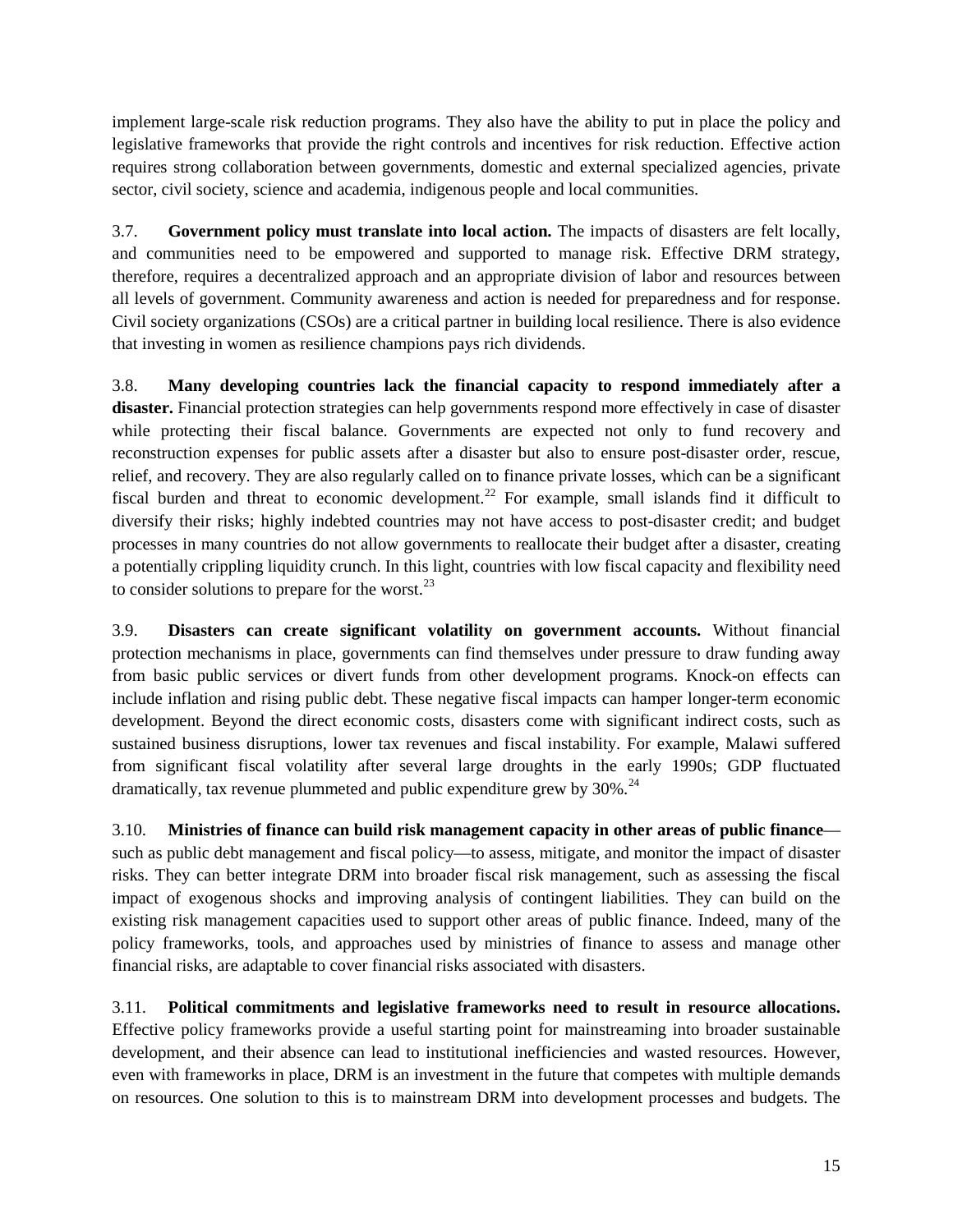acid test for political commitments lies in the integration of DRM into sector strategies, policies, plans, and budgets. In the Netherlands, for example, since 2007 cost-benefit analysis has been mandatory for all major infrastructure investments. This encompasses an assessment of the positive and negative effects of a proposed measure on safety, economy, and quality of life.<sup>[25](#page-36-19)</sup>

3.12. **The private sector has an important role to play in effective policy implementation.**  Commercial companies dominate the construction sector and influence how and where buildings and other infrastructure are developed. Partnerships between the public and private sector in this regard can be important, for example in design decisions in the construction of schools, hospitals and other critical infrastructure. The insurance and reinsurance industries have built commercial value out of modeling, understanding and trading in disaster risk. They can contribute to DRM both in terms of the products they offer and the expertise and data they hold. Increasingly, for example, catastrophe risk insurance and reinsurance markets allow countries to transfer risks to private investors and to ensure liquidity after disasters. Catastrophe risk insurance helps create incentives for risk mitigation by putting a price on risk.

# <span id="page-17-0"></span>**4. International Development Cooperation**

4.1. **Donor financing for disasters is dominated by response rather than prevention and preparedness.** Between 1980 and 2009, about 2% (\$91.2 billion) of total development assistance was allocated for disaster-related activities<sup>[26](#page-36-20)</sup>. Of this, emergency response accounted for the majority (69.9%) while re[c](#page-17-1)onstruction accounted for a quarter (24.8%)<sup>c</sup>. Disaster prevention and preparedness accounted for 3.6% of disaster-related assistance (\$3.3 billion)–or 0.07% of total development assistance during the period (Figure 3).

**Figure 3: Disaster-related international financing (constant US\$ 2009) with average % disaster related financing going to emergency response, reconstruction and prevention and preparedness**



S*ource:* Global Facility for Disaster Reduction and Recovery (GFDRR) Disaster Aid Tracking Database

<span id="page-17-1"></span> $c$  The remaining 1.7% (US\$1.5 billion) of the total disaster related assistance is classified under 'Emergency Assistance and Reconstruction, combinations of purposes' category and is not included in the chart above.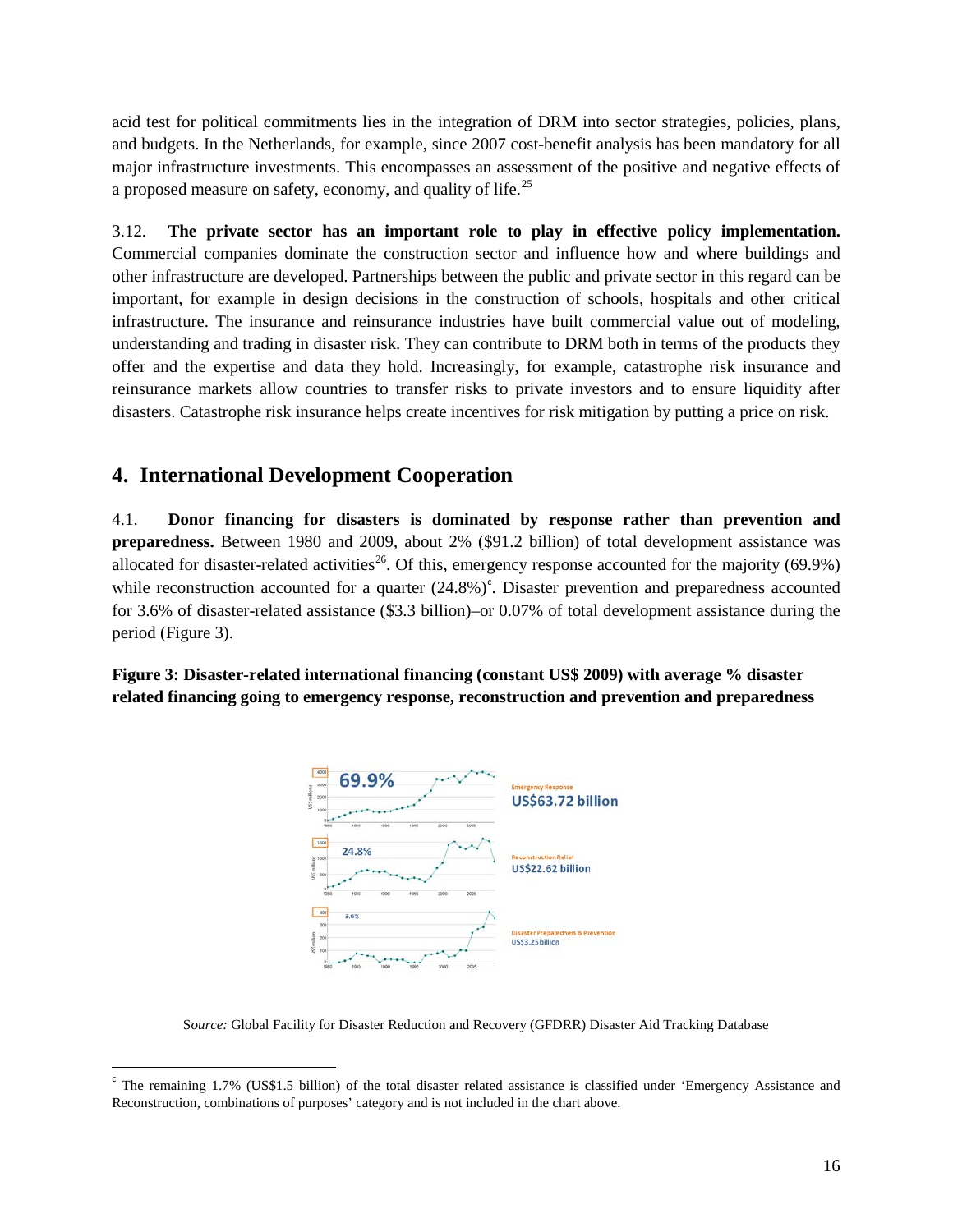4.2. **Financing dedicated to mainstreaming DRM can enhance overall development effectiveness.** By providing technical assistance and capacity development to support governments to understand their risk and set DRM priorities, additional resources can be leveraged, both from domestic budgets as well as from international sources, including the World Bank. What is more, investment in DRM can help prevent humanitarian assistance growing year on year at a time when donor financing is stretched.

4.3. **Donors can best place DRM policy and practice in development-oriented rather than humanitarian departments.** Where donors have made risk management a priority, the responsibility is regularly allocated to humanitarian units or divisions. However, these same units are unlikely to have the necessary long-term policy perspectives, mandates or funding for effective DRM or the necessary traction with their development counterparts within or in partner countries. However, this need is being increasingly recognized and international partners are forming international coalitions and partnerships to bring humanitarian and development communities together to build resilience.

4.4. **Climate change financing provides a major opportunity for greater investment in long-term**  risk reduction. Innovative DRM investments can come from the significant resources committed to climate risk management under international climate change agreements, which identify DRM and risk financing as key building blocks. The World Bank, as a trustee for both climate adaptation and DRM financing, can work with the UN and the broader international development community to foster a coherent strategic approach to long-term disaster and climate risk management.

*4.5.* **There is a rare convergence of renewal calendars for international policy frameworks.** This presents an opportunity for making DRM a development priority. The Millennium Development Goals and the Hyogo Framework for Action reach their target dates in 2015 (Box 9). Discussions are under way to identify what is needed beyond 2015. In addition, the Durban Platform agreed in December 2011 is to negotiate a new climate change treaty by 2015, which will include measures to address disaster risk. The Sustainable Development Goals proposed in the run up to Rio+20 will also be developed over the coming years. The international community must ensure that DRM is a priority in these policy frameworks and fully integrated in institutional and sector practices.

### **Box 9. The Hyogo Framework for Action**

The Hyogo Framework for Action brings international stakeholders together around a common coordinated system. The goal is to substantially reduce the loss of lives and social, economic, and environmental assets by  $2015$ <sup>[27](#page-36-21)</sup> Managed under the UNISDR it is an international voluntary framework to mobilize action and track progress.

To date, 168 countries have signed up to the Framework and committed to undertake activities under its five priorities:

- Ensure that DRM is a national and local priority with a strong institutional basis for implementation.
- Identify, assess, and monitor disaster risks and enhance early warning systems.
- Use knowledge, innovation, and education to build a culture of safety and resilience at all levels.
- Reduce the underlying risk factors.
- Strengthen disaster preparedness for effective response at all levels.

*Source*: UNISDR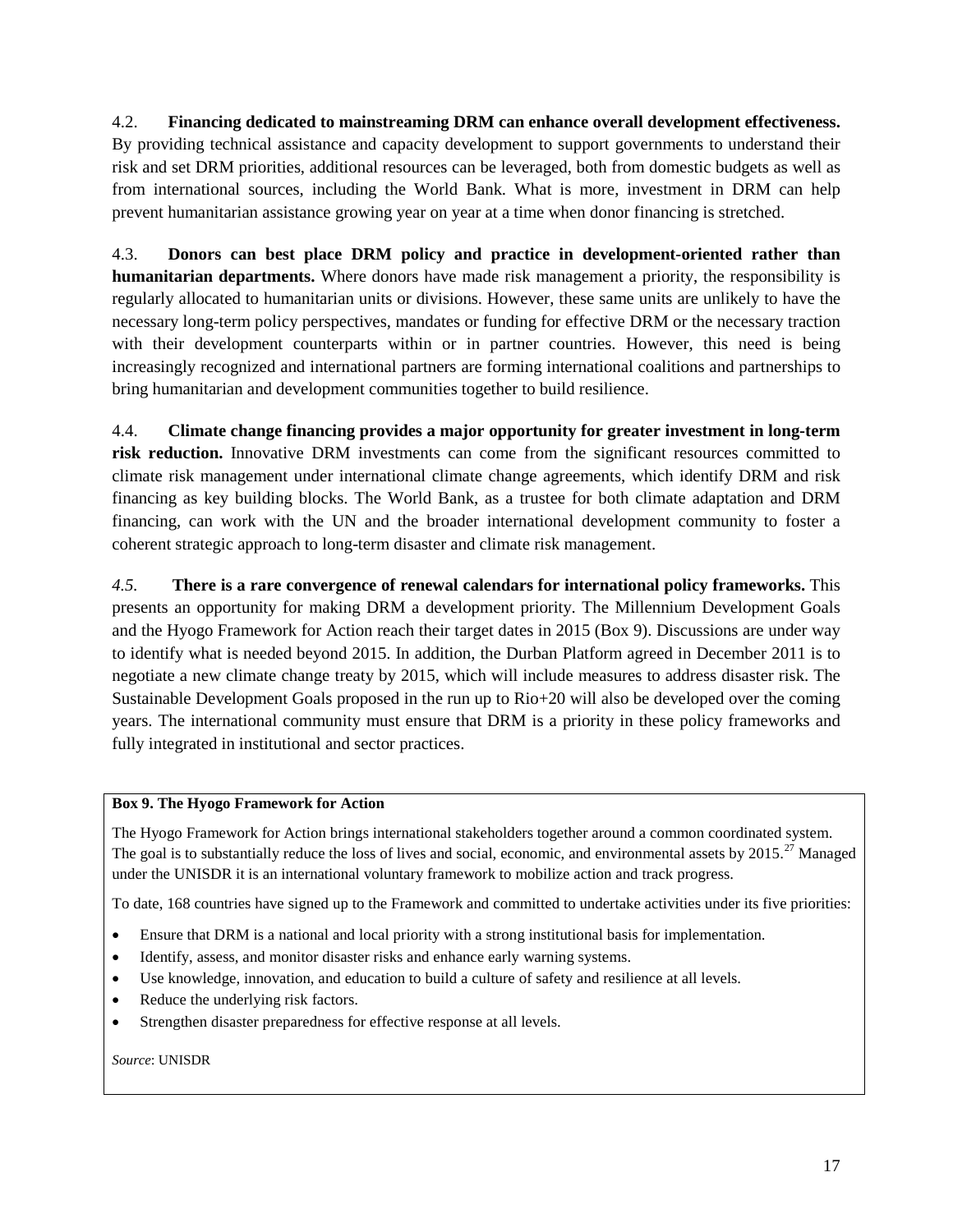# <span id="page-19-0"></span>**5. Disaster Risk Management at the World Bank**

### *Responding to Country Demands for Disaster Prevention and Preparedness*

5.1. **In the context of a changing climate, DRM is increasingly at the core of World Bank business.** In 2011, 70% of Country Assistance Strategies and Country Partnership Strategies recognized natural disasters as a challenge to sustainable development, up from 40% in 2006 (Box 10). This upward trend has taken place across regions and country income groups. Similarly, in line with a commitment made in the context of the International Development Association (IDA) 16 Replenishment, vulnerability to climate change was discussed in all 2012 (fiscal year) CAS products, compared to 32% in 2007 (fiscal year). These figures signal a real shift away from a historical institutional tendency to treat disasters as interruptions in development rather than as risks that could be managed.<sup>[28](#page-36-22)</sup>

#### **Box 10. Examples of commitments to DRM and climate adaptation in Country Assistance Strategies**

After massive landslides and flooding in January 2011, the government of **Brazil** asked the World Bank to support its activities in DRM and climate adaptation through the Country Partnership Strategy, through components in investment loans, development policy loans, sector-wide approaches, fee-based services, and non-reimbursable technical assistance. The Brazil–World Bank partnership is at the federal level, with eight states and three main municipalities. Overall, Brazil has the most World Bank projects with climate adaptation and DRM components.

Recognizing that **Bangladesh** is highly vulnerable to natural hazards, the 2006-09 CAS committed the World Bank to providing support to the Government of Bangladesh's efforts to integrate DRM into all relevant ministries. The current 2011-14 CAS now recognizes that sustainable growth is dependent upon the reduction of vulnerability to natural disasters and climate change. The strategy calls for investment in disaster preparedness at all levels and risk mitigation in infrastructure including shelters and embankments.

5.2. **Financing for DRM has become more strategic.** Between 1984 and 2006 the World Bank financed 528 projects with disaster-related activities, totaling more than \$26 billion, or just less than \$1.2 billion a year<sup>29</sup>. Since then, financing directly linked to DRM has increased to more than \$2.3 billion a year (totaling \$11.7 billion)<sup>30</sup>. Between 2006 and 2011 the World Bank financed 113 disaster prevention and preparedness operations (\$7.9 billion) and 68 disaster reconstruction operations (\$3.8 billion). In all support for DRM, the World Bank promotes a comprehensive, multi-sector approach to managing disaster risk in countries (Box 11). But there is still more to be done to systematically integrate an assessment of disaster risks into the design and implementation of World Bank financed projects.

#### **Box 11. Supporting comprehensive DRM Programs**

The risk management approach followed by the Government of **Morocco**, supported by the World Bank and the Global Facility for Disaster Reduction and Recovery (GFDRR), is built upon a comprehensive analysis of multiple risks, with a focus on potential fiscal and social impacts. The top risks identified were: (i) Commodity price volatility, (ii) Natural disaster risk and (iii) Risks in the agricultural sector. The Government is working towards a holistic management strategy which includes risk assessments, risk financing instruments and risk reduction at the community level. This is important because it demonstrates an analytic lens through which DRM interventions are considered for the return they offer in comparison with interventions addressing other types of risk.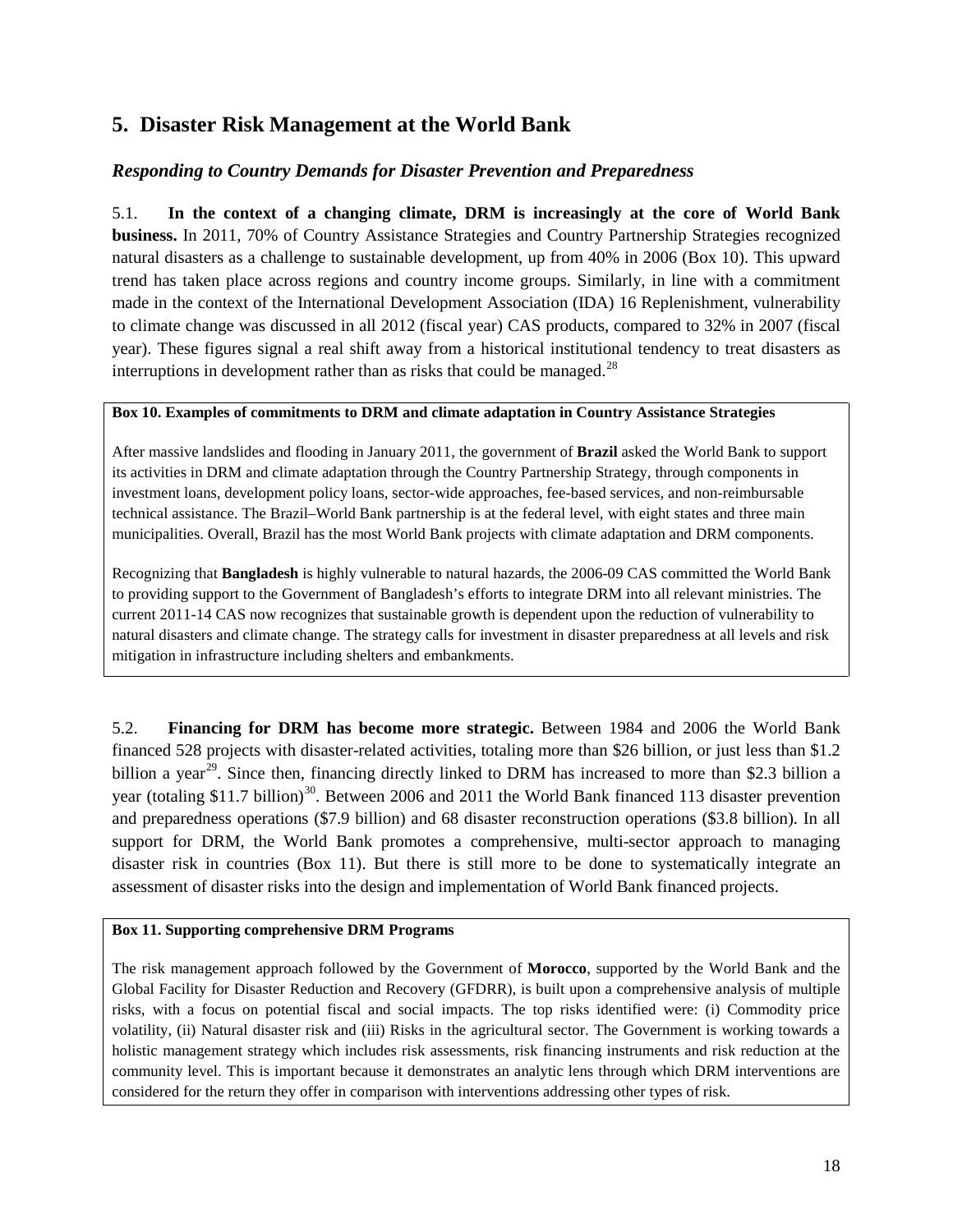The World Bank has developed a long term broader partnership with the Government of **Colombia** on DRM. The World Bank's engagement has evolved from one primarily focused on disaster recovery to now encompassing three pillars: (a) understanding of disaster risk, (b) implementation of risk reduction activities, and (c) disaster risk financing and insurance. The World Bank's engagement over the medium term will focus on: the modernization of the national DRM system; improvements in the application of disaster risk analysis and management in policy making at the sectoral and territorial levels; and strengthening DRM at sub-national levels.

After Ondoy and Pepeng (2009), the Government of the **Philippines** with the World Bank and with support from GFDRR and partners (ADB, AusAID, JICA) undertook a PDNA, which made recommendations for strengthening resilience to disasters. A comprehensive program of support followed, which included the formulation of a disaster risk financing strategy for the country, a flood management master plan for Metro Manila, and a DRM Development Policy Loan with a Catastrophe Deferred Drawdown Option (CAT-DDO). This provides rapid liquidity for the government in the event of a disaster. The full amount was disbursed in 2011 after the tropical storm Sendong (Washi).

5.3. **The Sustainable Development Network (SDN) anchors the DRM Practice Group, as well as GFDRR, which is a global partnership launched by the World Bank, United Nations, and bilateral donors in 2006.** The DRM function was recently elevated to Practice Group through the restructuring of the Finance, Economics, and Urban Department, bringing DRM into sharper focus. The DRM Practice Group works with regional and sector departments to coordinate knowledge and talent development. It also manages a Global Expert Team for DRM that draws on experts from across the World Bank to apply sector expertise to mainstream DRM into operations and non-lending technical assistance. Finally, working hand in hand with the GFDRR (Box 12), the Practice Group also connects the World Bank's work on DRM with that of other international partners and other stakeholders.

### **Box 12. The Global Facility for Disaster Reduction and Recovery (GFDRR)**

The World Bank hosts GFDRR, a growing partnership of 41 countries and 8 international organizations, including the United Nations and the European Union. GFDRR was established in 2006 to assist countries to reduce disaster losses by 2015, in response to the Hyogo Framework for Action agreed at the World Conference on Disaster Reduction. GFDRR has worked with the World Bank to move from a reactive approach to disasters to become more strategic in supporting the reduction of disaster risk.

GFDRR has leveraged the World Bank's role, leadership, and performance on global knowledge creation, innovation, and partnerships in DRM. It has increased the World Bank's capacity and strategic planning to provide assistance to integrate DRM and climate adaptation in country development strategies, undertake timely Post Disaster Needs Assessment (PDNA), and support country capacity building.

5.4. **Regional teams provide tailored DRM support to countries.** Working throughout the World Bank system, they develop stand-alone DRM projects, programs, and knowledge services and support other sector teams in integrating DRM considerations or components in sector operations. Over the last five years, the DRM Practice Group has grown from a handful to more than 100 staff dedicated to various aspects of DRM in sector work. DRM expertise can be found in different departments, including Urban Development, Water Resources Management, Social Development, Climate Change and Agriculture. The Finance and Private Sector Development Department as well as the World Bank Treasury have also been working closely with the DRM Practice Group to develop risk financing and insurance solutions for countries (Figure 4).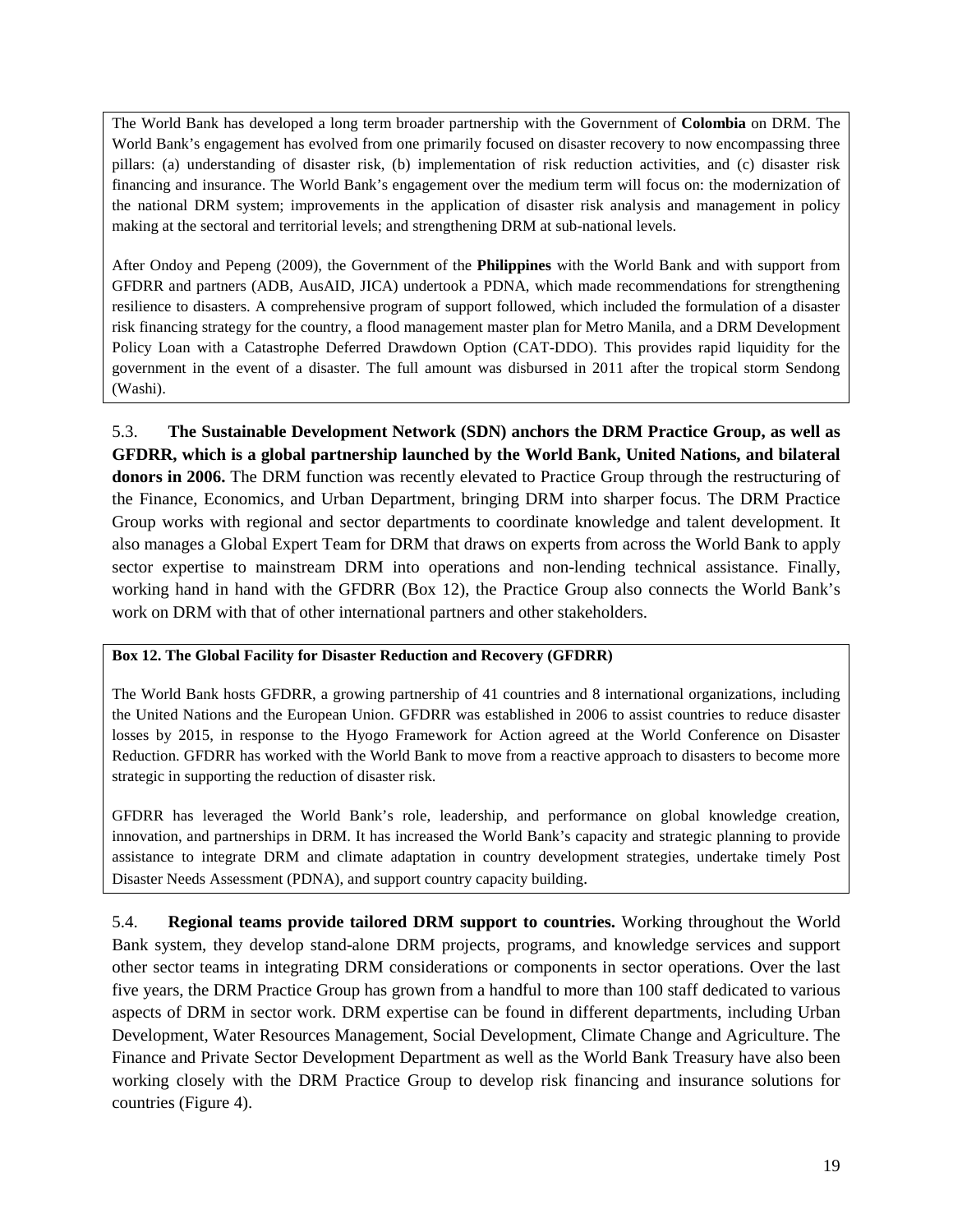

### **Figure 4: The World Bank's DRM network and disaster-related investments by sector**

*Source:* GFDRR DRM portfolio analysis.

5.5. **The World Bank has developed a series of instruments and approaches spanning financial, knowledge, and convening services to support DRM in countries.** A new operational policy on rapid response to crisis and emergencies was adopted in 2007, and new instruments were introduced to accelerate resource mobilization in case of disaster, including the Catastrophe Deferred Drawdown Option (CAT DDO), the Crisis Response Window (CRW), and the Immediate Response Mechanism (IRM).

5.6. **The largest share of disaster-related investments is currently in the World Bank's Urban Development sector** (Figure 4). Financing and technical assistance is increasingly providing a vehicle to work with city governments and others to reduce disaster risks through the lens of urban planning and development (Box 13). Projects delivering greater resilience to disasters include those with a broader focus on the upgrading of urban services or infrastructure, or on the governance of cities themselves. Technical assistance in risk assessment and mapping can provide the groundwork for larger scale investment in hardware, such as storm drainage or retrofitting of critical infrastructure.

### **Box 13. Examples of World Bank support to urban resilience**

A new project in **Sri Lanka** called the Metro Colombo Urban Development Project will look at issues including government administration, transport and solid waste management, but will take flood protection as a major focus through the installation and upgrading of drainage infrastructure.

Since 2006 the second phase of the **Colombia** Disaster Vulnerability Reduction Project has supported infrastructure retrofitting and institutional strengthening in the city of Bogota. The project financed the retrofitting of more than 200 schools and 6 hospitals as well as the resettlement of more than 5,000 families living in risky areas.

The World Bank has a history of supporting sustainable development of urban areas in **Turkey**, working on financing, risk reduction and preparedness. The post-Marmara earthquake project helped establish both the Turkish Catastrophe Insurance Pool (TCIP) as well as the forerunner of the Disaster and Emergency Management Presidency. Several projects have targeted Istanbul, supporting the development of multi-hazard risk assessments, the retrofitting of key infrastructure, flood risk reduction, emergency planning and response, and public awareness.<sup>[31](#page-36-25)</sup>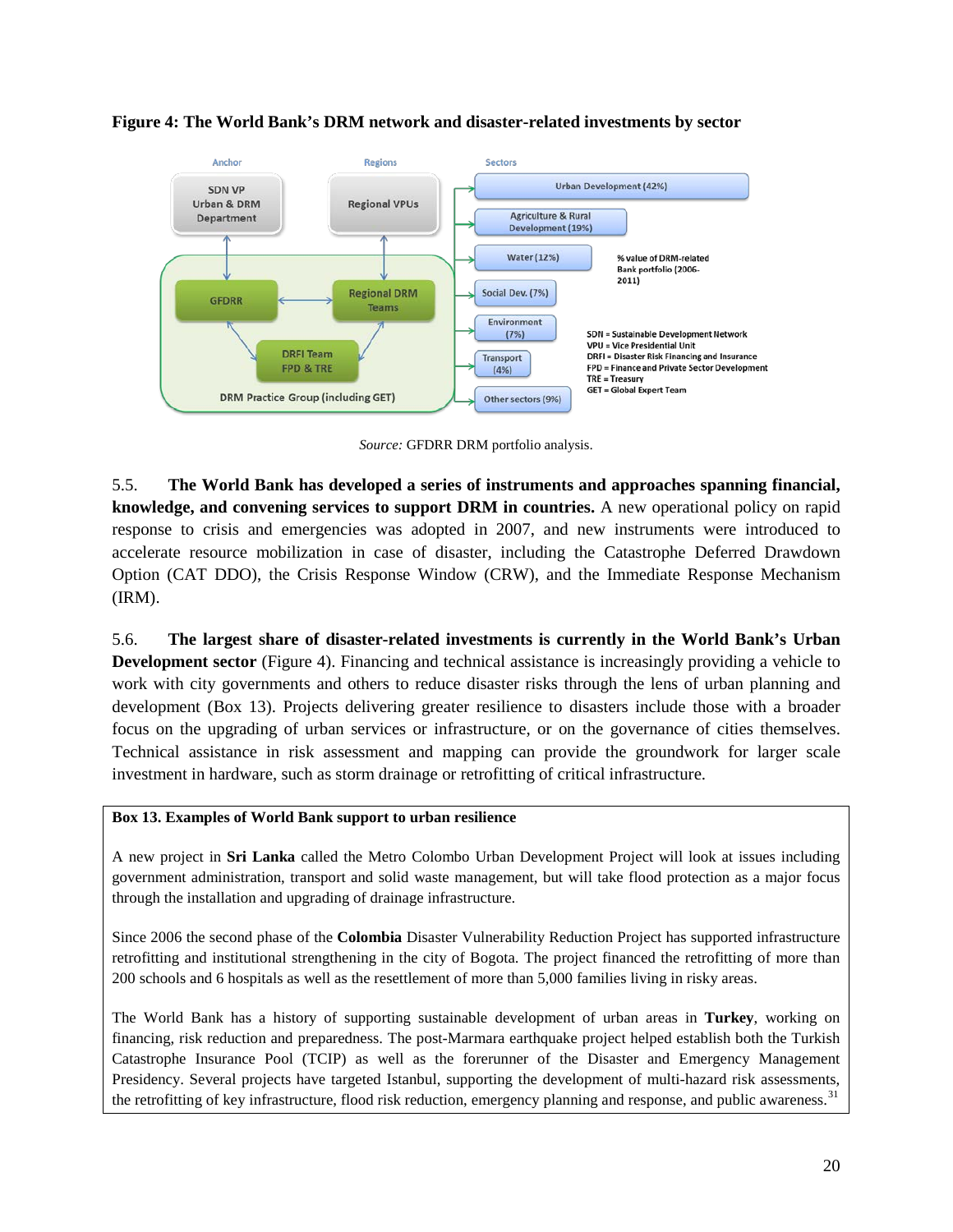In three cities in **Vietnam**, Dong Hoi, Can Tho, and Hanoi, local governments have extended the work of risk assessment to a second phase in resilience planning, completing a Local Resilience Action Plan (LRAP). This includes not only a vulnerability assessment and spatial planning, but also an inventory of planned capital investments and policy changes to address high-risk areas, analyze gaps, and a multi-stakeholder priority-setting based on comparison of alternatives in light of limited budgets and fundraising prospects. $32$ 

5.7. **Social funds, safety nets and community-driven development operations can help reduce the vulnerability of communities to disaster risk** (Box 14). The ability of social funds to deliver social protection—along with community-driven development operations improving service delivery, empowering communities, and expanding livelihood opportunities—can reduce the vulnerability of poor and marginal communities to natural hazards and help them adapt to climate change.<sup>[33](#page-36-27)</sup> Moreover, there is a well-recognized role for national safety net systems that are designed and funded to respond to crises and emergencies and encourage risk management at a household level. Community-driven development programs also provide a platform for community empowerment, further contributing to long-term resilience building.

#### **Box 14. Examples of social protection and community based projects that build disaster resilience**

Grounded in extensive field work in **Lao PDR** and **Vietnam**, in 2011 the World Bank launched operationally relevant tools for World Bank staff, clients and development partners to address key issues and bottlenecks, mainstream gender into DRM projects, and help task teams design and implement gender dimensions into DRM work across the East Asia and Pacific Region. A series of five Guidance Notes focuses on practical elements of mainstreaming gender considerations into DRM programs. The second phase of the work is underway building on the operational tools developed under Phase I and focuses on action on the ground. For example in **Vietnam**, the Managing Natural Hazards Project (2012) will promote gender mainstreaming under the community-based DRM component. In addition, a community of practice around gender and DRM has been established and the EAP team is sharing the tools and approaches with other regions and the anchor.

In **Kenya** and **Ethiopia**, social protection projects built resilience to drought, with a particular emphasis on empowering women to become agents of change. Capacity building for women's savings and loans groups helped communities manage the risks associated with the 2005–08 drought cycle by generating income, preserving assets, and enhancing food security.

In **Ethiopia**, the World Bank, with other donors, is supporting the Productive Safety Nets Program, one of the largest social protection programs in Sub-Saharan Africa. The objective of the program is to reduce household vulnerability, improve resilience to shocks and promote sustainable community development in food insecure areas of rural **Ethiopia**. The program includes a component on drought risk financing which aims to provide timely resources for transitory food insecurity in response to shocks within the existing program areas.

5.8. **The World Bank continues to sustain efforts to mobilize additional resources for climate adaptation.** One of the first mechanisms to support climate adaptation was the Climate Investment Fund (CIF) Pilot Program for Climate Resilience. With more than \$900 million endorsed since its establishment in 2008, the program supports pilots in nine countries and two sub-regions (the Pacific and Caribbean). Most of these pilot programs build on an integrated approach to climate risk management and receive support from the DRM Practice Group and GFDRR. Similarly, Global Environment Facility (GEF) activities continue to provide lessons on the integration of climate and disaster risks in the design of projects. The World Bank has helped countries access funds from GEF's core resources, the Least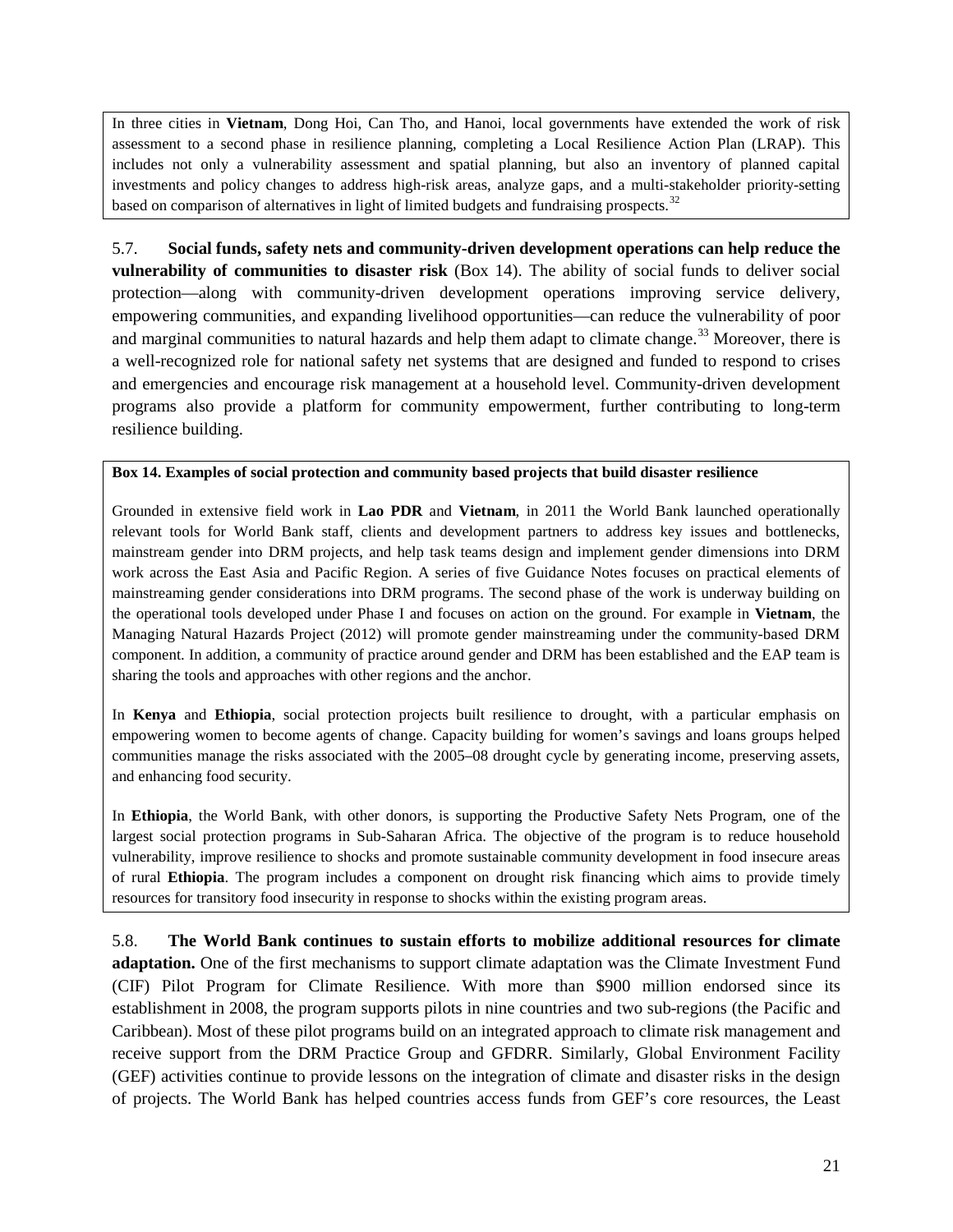Developed Country Fund, and the Special Climate Change Fund to support climate action in both low and middle income countries.

5.9. **Work is under way to integrate DRM into the World Bank's performance management system through the 'Corporate Scorecard'.** DRM indicators in the scorecard will allow the World Bank to ascertain its contribution towards ensuring that DRM is a priority in countries, with a strong institutional basis for implementation. This also signals the importance the World Bank places on DRM as a core element of working for a world free of poverty.

5.10. **The World Bank has made good progress in integrating climate adaptation and DRM in its policy dialogue and investment operations.** Given the deep uncertainty in climate change projections, DRM investments need to be robust across a wide range of scenarios. In practice this means that risk assessments that guide these investments must be capable of capturing long-range variability. In many low-income countries in particular, uncertainty remains high because climate models do not have the necessary level of accuracy or detail. But this should not delay action to build resilience (Box 15). The World Bank Group's Environment Strategy  $2012 - 2022^{34}$ , with its focus on green, clean and resilient development, will further strengthen the focus and linkages between climate adaptation and DRM.

### **Box 15. The Kiribati Adaptation Program**

**Kiribati**, one of the most vulnerable nations to climate change and sea level rise, has identified and piloted adaptation measures to improve coastal protection, freshwater supplies, and sustainability. Climate risk management is now coordinated and driven by a high-level ministry. About half a kilometer of sea walls has been built along the main road, more than 37,000 mangrove seedlings have been planted, and several water management improvements have been carried out, all helping to increase resilience to climate change for Kiribati's 98,000 residents. Following these initial achievements, the biggest challenge is to build sustained capacity of the organizations and people of this remote island nation, which will require long term support from partners like the World Bank.

5.11. **The World Bank provides technical assistance and financing in support of climate services to help countries improve weather forecasting and provide early warning of extreme events.** The interplay of natural hazards with the impacts of water scarcity and food insecurity has emerged as a serious challenge for policy planning in many countries. Responding to client demand, the World Bank's portfolio of projects supporting hydro-meteorological investments is approaching \$500 million, and will continue to grow. These projects include support to modernize observation networks, service delivery and climate-modeling capacity to design adaptation policies (Box 16).

5.12. **Inclusion of "Achieving Climate Resilient Development" as a special theme for the 16th replenishment of IDA provides an important opportunity to build resilience in the most vulnerable countries.** Under a system developed to track climate co-benefits, the World Bank is able to report its financing commitments in a consistent and transparent manner. About 32% (\$4.7 billion) of total IDA commitments in fiscal year 2012 supported climate adaptation (\$2.3 billion) and mitigation (\$2.4 billion). This is a significant increase from fiscal year 2011, where only 9% delivered climate adaptation cobenefits.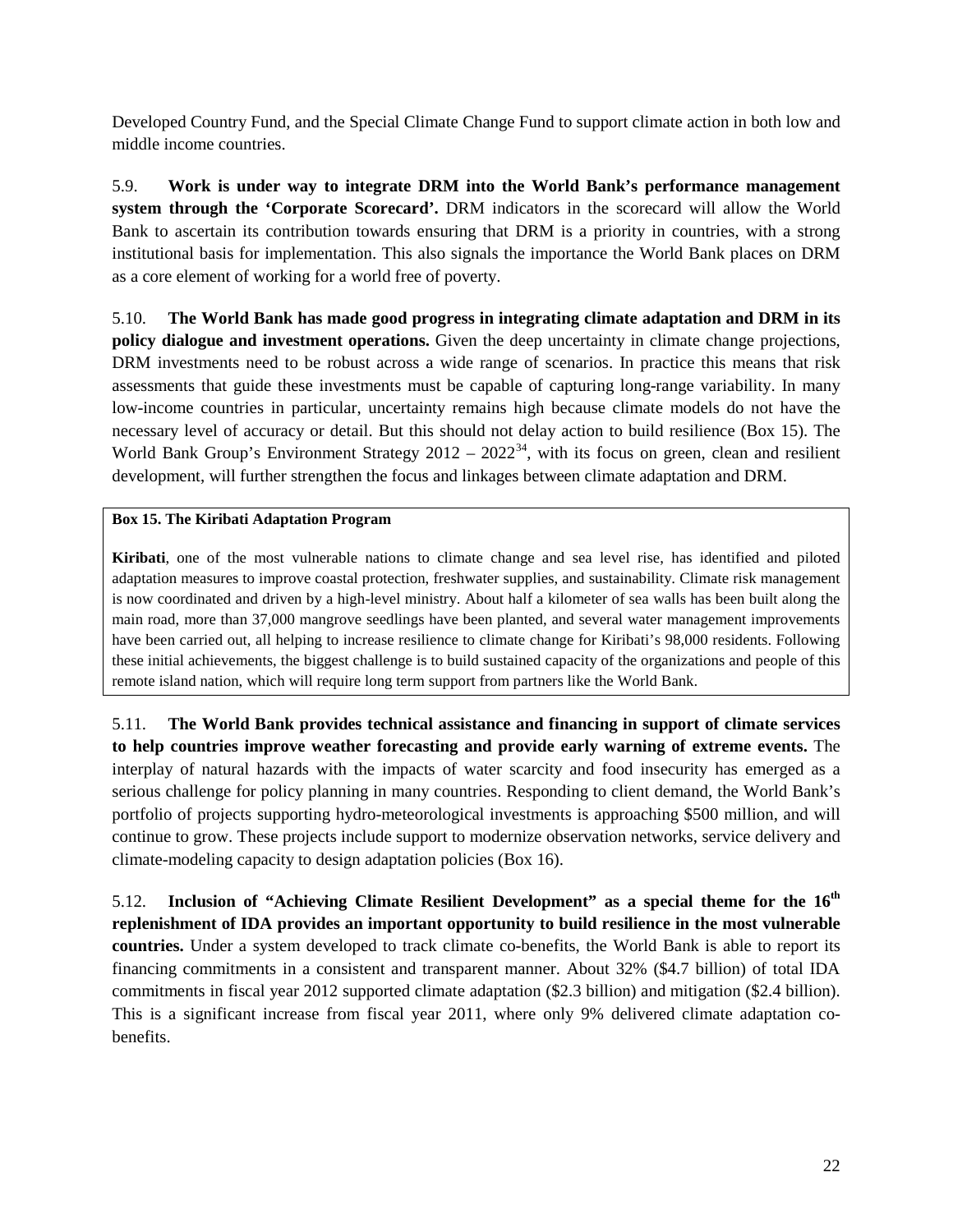#### **Box 16. Climate Proofing in vulnerable regions.**

Through a partnership with the Intergovernmental Authority on Development's Climate Prediction and Applications Centre (ICPAC), the World Bank and GFDRR have helped to build climate observation and climate-modeling capacity in the national meteorological and hydrological agencies of **East Africa**.

In the **Caribbean** region, climate change is likely to intensify existing hazard patterns that threaten its vulnerable, small island states. The World Bank has facilitated access to combined resources from IDA, PPCR and GFDRR that funds technical assistance to build capacity in the region for analyzing and managing disaster risks. The World Bank financed Regional Disaster Vulnerability Reduction Program enables the governments in the Eastern Caribbean to reduce climate risks and strengthen capacity, including: (i) prevention and adaptation investments in public buildings and infrastructure; (ii) hazard and risk evaluations and applications to improve decision making; and (iii) an emergency recovery and rehabilitation mechanism to provide additional financing in the case of a national emergency.

### *Instruments and Operational Policies*

5.13. **The World Bank's crisis and emergency response operational policies and procedures have evolved in order to enhance flexibility, speed, and effectiveness.** In 2007 the emergency response operational policy was revise[d](#page-24-0) to enable faster preparation and approval of emergency projects<sup>d</sup>. The new policy allows for rapid mobilization by recognizing upfront the inherent risks involved in working in emergency situations, including the risks and lost opportunities associated with a delayed response. It also expands the applicability of emergency procedures to situations of imminent emergency.

5.14. **The CAT-DDO has become an instrument of choice to support financial protection strategies in middle-income countries.** CAT-DDOs are Development Policy Loan (DPL) instruments that provide client countries with contingent lines of credit that can be drawn upon in case of disaster. Of the 16 DRM-related DPLs the World Bank has approved since 2008, eight included a CAT-DDO to [e](#page-24-1)nhance the capacity of governments to manage the impact of natural disasters.<sup>e</sup> The CAT-DDO was created first and foremost to encourage investment in risk reduction. To have access to this contingent credit, countries must show that they have engaged in a comprehensive disaster management program.<sup>[35](#page-36-29)</sup> Similar instruments have not yet been developed for IDA countries largely because they require setting aside part of scarce IDA country allocations for a contingent facility.

5.15. **To compensate for the absence of a fast-disbursing instrument for IDA countries, the World**  Bank recently launched the IRM. The IRM initiative encourages the introduction of Contingent Emergency Response Components (CERC) in all IDA operations. A CERC is a zero-dollar component within a project that allows for funds to be quickly reallocated to emergency recovery activities in the event of a disaster (Box 17). They avert the need for time-consuming project restructuring because the budget line is already there (albeit empty). The IRM augments the resources that can be mobilized

<span id="page-24-0"></span><sup>d</sup> Operational Policy 8.0

<span id="page-24-1"></span><sup>&</sup>lt;sup>e</sup> The CAT-DDO is a financial instrument that offers IBRD-eligible countries immediate liquidity of up to \$500 million, or 0.25% of GDP (whichever is less) in case of a natural disaster. The instrument was designed by the World Bank to provide affected countries with bridge financing while other sources of funding are mobilized.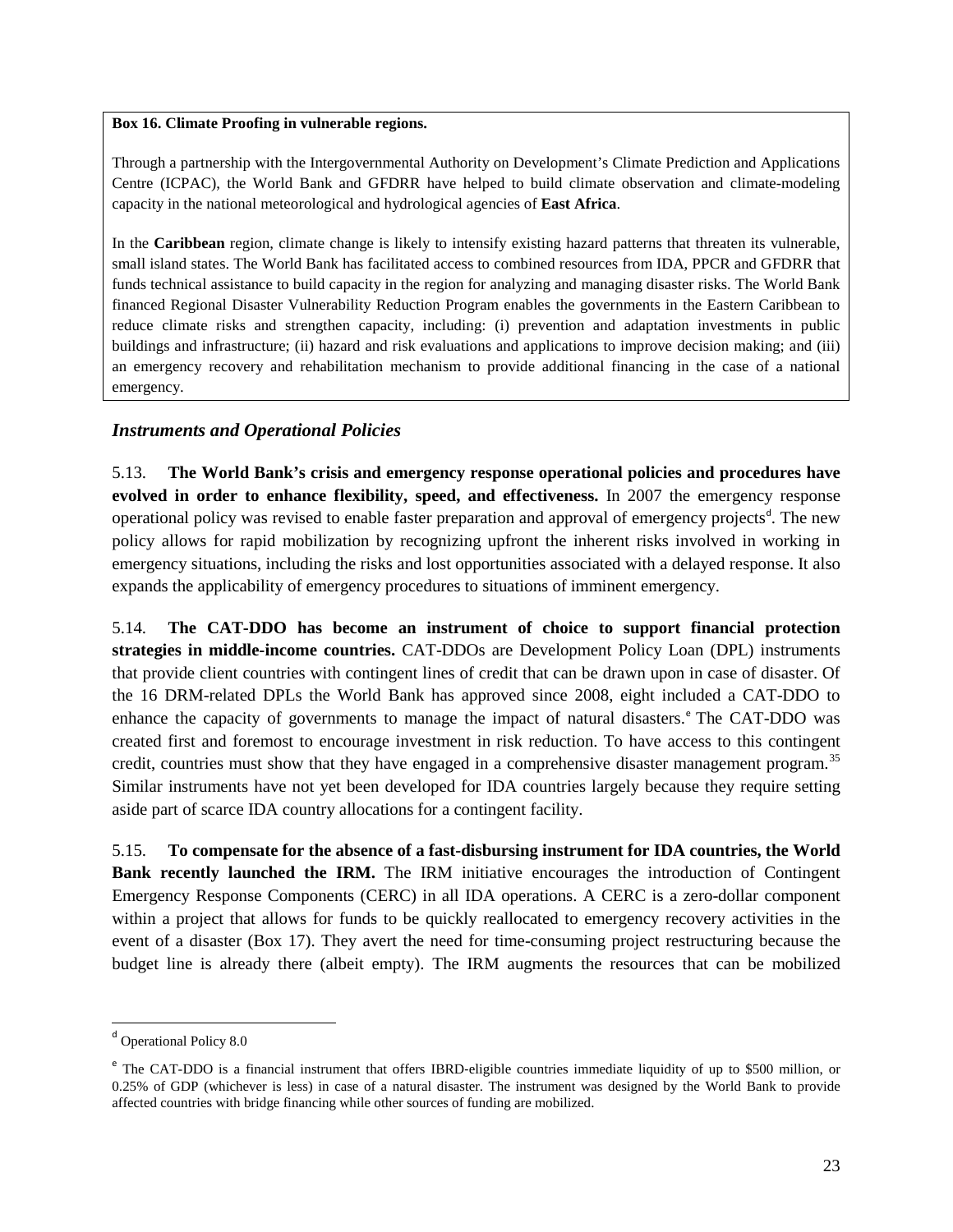quickly for emergency response by allowing up to 5% of an undisbursed IDA portfolio in an affected country to be channeled through any CERC**.**

### **Box 17. Contingent Emergency Response Components**

Several disaster-prone countries are including CERCs in World Bank financed projects, allowing them to be better prepared in case of a disaster. The first CERC was introduced in the Colombia Disaster Vulnerability Reduction Project in 2007. This \$150 million component was subsequently replaced by a CAT-DDO when the instrument came to life in 2008. The Laos Roads Sector Project (2010, \$27.8 million) triggered a contingent component of \$1 million and reallocation of another \$3 million from other project components to repair roads damaged by Typhoon Haima. In Indonesia, contingent components have been added under the Third National Program for Community Empowerment in Urban Areas (2010, \$150 million) and Western Indonesia Roads Improvement Project (2011, \$250 million). In Pakistan, CERCs were recently introduced in the Balochistan Disaster Management Project and in the Punjab Cities Governance Improvement Project. Once triggered, the contingent funds can be mobilized following procedures based on World Bank's Policies on Rapid Response to Crises and Emergencies, which minimize upfront processing steps and the fiduciary and safeguard requirements.<sup>[36](#page-36-30)</sup>

5.16. **The CRW is a specific IDA funding window for concessional assistance for post-disaster recovery and reconstruction, which is additional to country allocations.** Piloted in 2009 through IDA 15 and institutionalized in 2011 through IDA 16, the window was first triggered for a the response to the Horn of Africa Drought in 2011. To alleviate the impacts of the drought, an additional IDA allocation of \$250 million was pooled with other resources to support three new projects and provide additional financing to seven ongoing projects as part of the World Bank's \$1.88 billion Horn of Africa Drought Response Plan. In Ethiopia, for example, the Productive Safety Net Project disbursed \$107 million to support 6.8 million food-insecure people.

5.17. **The World Bank has helped establish a number of national and regional catastrophe risk insurance programs to help transfer disaster risk from the government to the financial market.** The World Bank provides advisory services to countries on disaster risk financing and insurance to increase their financial resilience to natural disasters. It assisted Romania and Turkey in establishing national catastrophe risk insurance pools to protect homeowners against natural disasters; it helped Mongolia create a livestock insurance pool to protect herders against harsh winters; and it has helped the Indian government move towards market-based crop insurance. Regional initiatives<sup>[f](#page-25-0)</sup> also contribute to the development of market-based catastrophe risk insurance. Countries increasingly ask for advisory services to develop integrated disaster risk financing strategies, based on public-private partnerships, as part of their broader DRM and climate chan[g](#page-25-1)e adaptation agendas.<sup>8</sup>

5.18. **To encourage greater use of market-based solutions, the World Bank provides intermediation services for DRM transactions.**<sup>[h](#page-25-2)</sup> The International Bank for Reconstruction and

<span id="page-25-0"></span><sup>–&</sup>lt;br>f <sup>†</sup> Including the Caribbean Catastrophe Risk Insurance Facility, the Pacific Catastrophe Risk Assessment and Financing Initiative, and the South Eastern Europe and the Caucasus Catastrophe Risk Insurance Facility

<span id="page-25-1"></span><sup>&</sup>lt;sup>g</sup> Also to note is the International Finance Corporation–managed Global Index Insurance Facility, a multi-donor trust fund to support the development of index-based agricultural insurance solutions.

<span id="page-25-2"></span>h Intermediation services represent a mechanism that helps countries enter into insurance or derivative contracts with IBRD/IDA. In cases where IBRD/IDA have provided intermediation services, IBRD/IDA stand in the middle of the transaction by acting as counterparty to the country on one side of the transaction, and to the market counterparty on the other. This allows the country to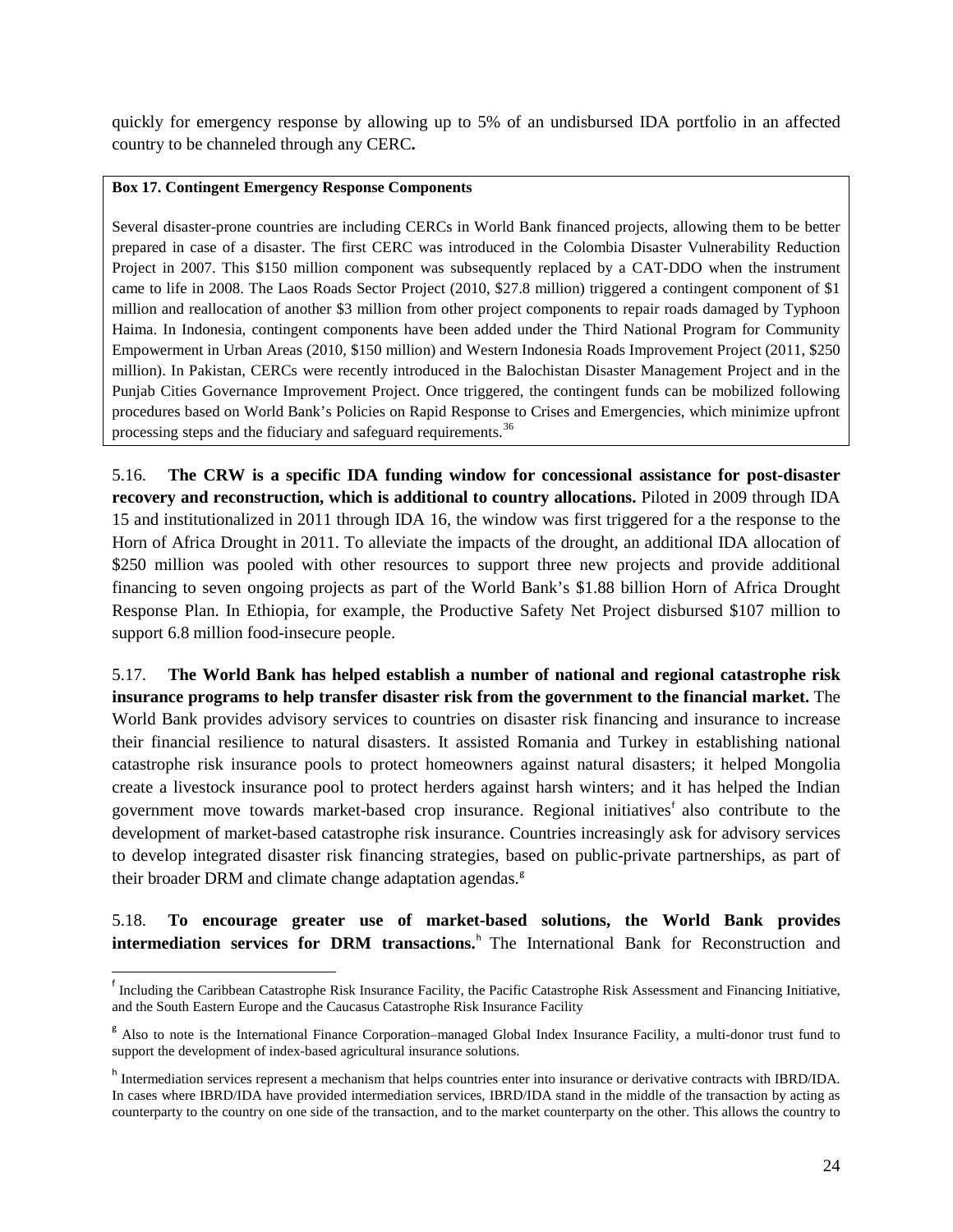Development (IBRD) began providing treasury services to the Caribbean Catastrophe Risk Insurance Facility in 2007, intermediating catastrophe swaps. In 2008 IBRD and IDA introduced intermediate weather derivatives, a product Malawi used over the past four years to manage the risk of severe and catastrophic drought. Both initiatives represent the broader options of customized financial solutions to help protect government investments and development resources. To respond to the diversity of demand in this area, it may be necessary to broaden the scope of intermediation services and the type of products offered. In particular, the World Bank is looking to offer CAT Swaps and weather derivatives designed to address the broader risk needs applicable to all natural hazards. The World Bank Treasury and Finance and Private Sector Development (FPD) Department are working closely with International Finance Corporation (IFC) to develop agri- and micro-insurance products as well as innovative solutions like the Indonesia earthquake index insurance mechanism to help increase the resilience of financial institutions to facilitate faster recovery following a severe seismic event.

5.19. **IFC is emerging as a leader in promoting action on DRM in emerging markets.** IFC has been actively supporting resilient reconstruction by providing investment and advisory services to the financial sector to benefit a broad range of clients, especially smaller and medium enterprises, in addition to direct financial support to local businesses (Box 18). Given the rising trends of disaster impacts, IFC is increasingly shifting to a more proactive ex-ante disaster preparedness strategy for the private sector in disaster prone countries. It is incorporating disaster and climate risk assessments in its investment and advisory projects where disaster resilience in infrastructure can be introduced at the design stage, as in the case of recent investments in China, Timor-Leste and the Philippines.

#### **Box 18. IFC engagements in Disaster and Climate Risk Management**

After the Wenchuan Earthquake of 2008, IFC provided \$1.7 billion in investment and advisory services to local banks and microfinance institutions to support local businesses.

Following the Thailand floods of 2011, IFC provided \$100 million to local banks as part of the World Bank Group flood response strategy. Another \$200 million is under approval.

IFC supported over 4,000 micro and small businesses ranging from food processing to tourism after the earthquake and tsunami that affected Indonesia and Samoa in 2009.

In Bangladesh, IFC is piloting advisory services to improve the supply chain sustainability of its agribusiness clients through introducing more resilient seed varieties.

5.20. **The World Bank is using a range of instruments to support climate and disaster resilient development programs.** DPLs are proving to be an important instrument for mainstreaming DRM and climate adaptation into country policies. In Mozambique, one such DPL combines adaptation, mitigation, and DRM and brings together different financial flows for multiple sectors, for example agriculture, coastal zone management or water resource management. In the private sector, adaptation strategies for key sectors will be developed. In Mexico, a climate change DPL series promotes state- and municipallevel climate change and DRM action planning, alongside land development and community-level

access the terms of the desired risk protection using insurance or derivative contracts transacted with IBRD/IDA. A number of countries have indicated that intermediation by IBRD/IDA is valuable to their efforts to cautiously build confidence in and strengthen capacity to use market-based tools.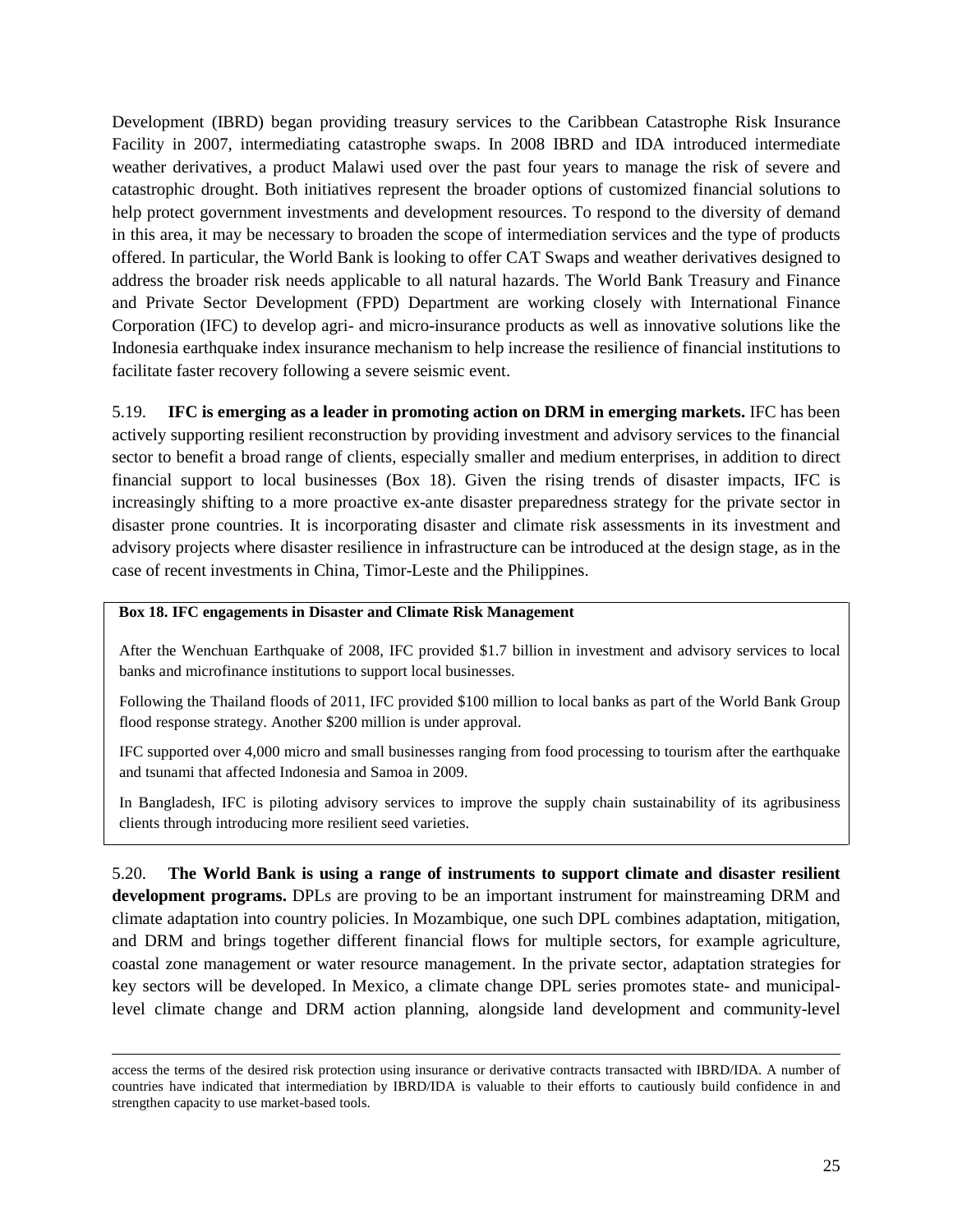sustainable forest management. Globally, the World Bank has produced integrated country climate adaptation and disaster risk profiles that synthesize the data and information on climate and disaster risks.

### *Extending Knowledge and Building Partnerships*

5.21. **The World Bank is building internal expertise to respond to client demand for DRM.**  Dedicated regional teams are on the frontline of operational support to clients and mainstreaming across sectors. In addition, a Global Expert Team on DRM draws from experts in departments throughout the World Bank to deliver on-demand knowledge services to clients. From this roster, experts can rapidly deploy to support country needs. For example, experts are currently working with the Government of Vietnam to reduce the impact of disasters on the main transport corridor running through the country, which is highly prone to flooding.

5.22. **The World Bank continues to deliver resources and knowledge to the development community and national governments.** The World Bank has developed a wide variety of knowledge products to support its operation and technical advice. These include the *Safer Homes, Stronger Communities: A Handbook for Reconstructing after Disasters*, [37](#page-36-31) *Natural Hazards, UnNatural Disasters: The Economics of Effective Prevention*, [38](#page-36-32) *Populations at Risk of Disaster: A Resettlement Guide[39](#page-36-33)*, *Cities*  and Flooding: A Guide to Integrated Urban Flood Risk Management for the 21st Century<sup>[40](#page-36-34)</sup>, and many others. This global knowledge has also been adapted to local circumstances in many cases.

5.23. **Building on its Access to Information program launched in 2010, the World Bank established the Open Data for Resilience Initiative (Open DRI**). Open DRI partners with governments, international organizations, and civil society groups to develop open systems for creating, sharing, and using disaster risk and climate change information. OpenDRI seeks to develop and implement innovative approaches to transparency, accountability and works to ensure that a wide range of actors can participate in the challenge of building resilience. The initiative emerges from and complements a number of innovations linked to DRM that demonstrate the World Bank's thought-leadership and expertise in the field (Box 19).

5.24. **In partnership with the United Nations and the European Commission, the World Bank has been supporting disaster-hit countries to carry out PDNAs.** These country led assessments provide a coordinated platform for building immediate and longer-term disaster resilience. An assessment estimates damages, economic losses, human impacts, and forward-looking needs resulting from a disaster. It also provides a coordinated and credible basis for recovery and reconstruction planning that incorporates riskreduction measures and financing plans. This serves as a basis for the government to reorient resources towards recovery, and for development partners to direct their external assistance. The *Joint Declaration on Post-Crises Assessments and Recovery Planning* of 2008 to improve the coordination of support offered to governments affected by disasters was a crucial step in this direction.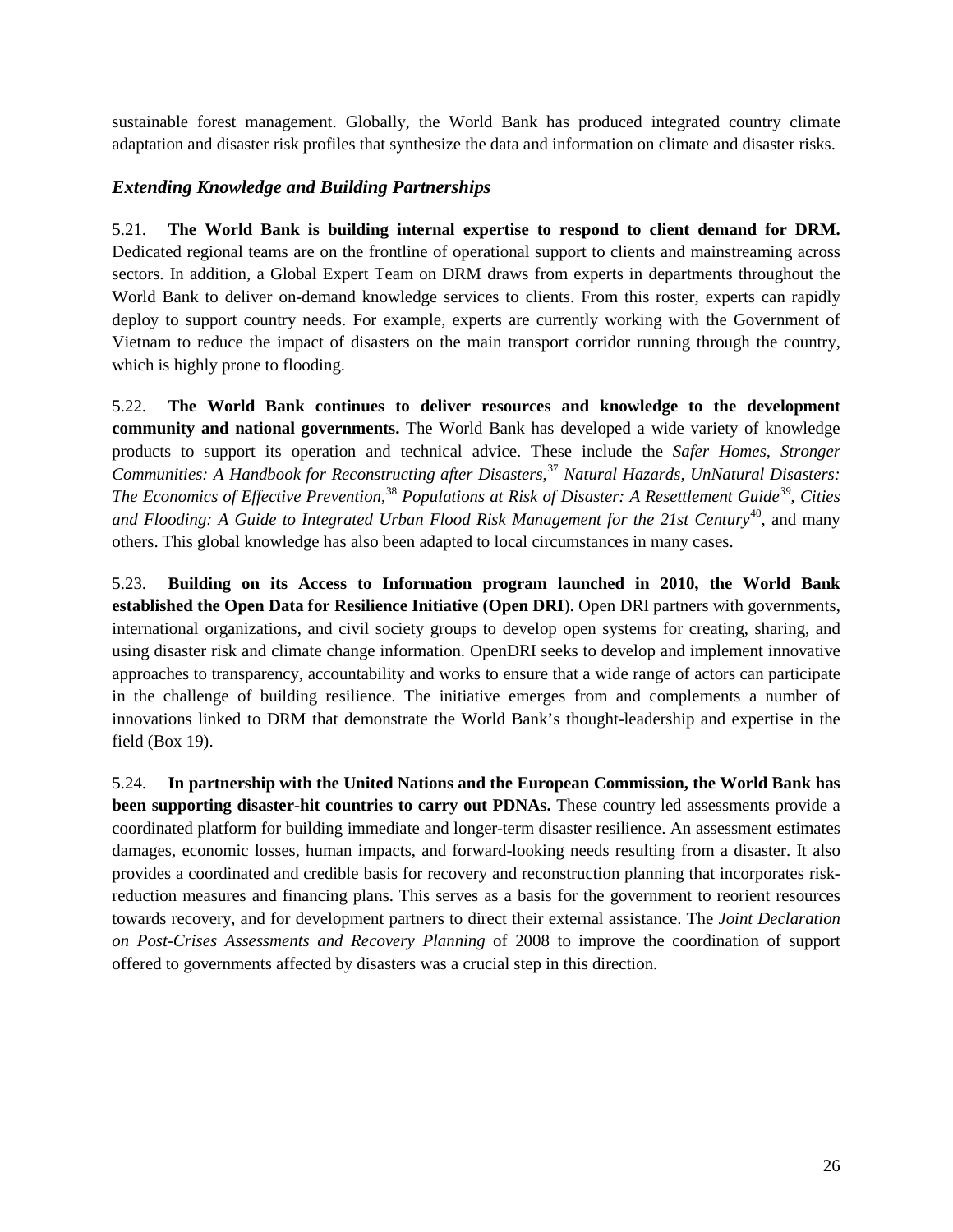#### **Box 19. Innovation and knowledge partnerships in DRM**

#### *Learning from Mega-disasters: a knowledge-sharing project*

A major knowledge partnership between the World Bank and the Government of Japan–the Learning from Disasters project–is collating and analyzing research and evaluations conducted by academic institutions, nongovernmental organizations, government agencies, and the private sector. The objective is to share Japan's knowledge on DRM and post-disaster reconstruction with other countries.

#### *Understanding Risk Forum*

Every two years, the World Bank convenes the Understanding Risk Forum, one of the main gatherings of experts working on disaster risk assessment. Held in Cape Town, the 2012 forum brought together government officials, insurance experts, engineering firms, risk modelers, space agencies, and nongovernmental organizations from 86 countries.

#### *2011 World Reconstruction Conference*

The World Bank, GFDRR, UNISDR, and others organized the World Reconstruction Conference: the first largescale global conference focused on disaster recovery and reconstruction. The conference brought together over 2,500 political leaders, experts, policy makers, and practitioners, from government, international organizations, CSOs, academia, and the private sector from both developing and developed countries to outline an international disaster recovery and reconstruction framework.

#### *Random Hacks of Kindness*

The World Bank supports "volunteer technical communities" to apply their technological skills to some of the challenges raised by DRM practitioners. Launched in 2010, the Random Hacks of Kindness—a partnership that includes the World Bank, Google, Microsoft, Yahoo!, National Aeronautics and Space Administration, and Hewlett-Packard—brings together 150 government, private sector, and civil society partners to find technological solutions to support response in crisis and emergencies. The initiative has since branched out to other sectors.

### *Probabilistic Risk Assessment Initiative (CAPRA)*

An open-source platform available currently to apply probabilistic techniques to the analysis of multiple hazard models is the World Bank-supported Probabilistic Risk Assessment Initiative, or CAPRA. Developed originally to increase understanding of risks in Central America, CAPRA is a GIS-based platform that can combine multihazard information with exposure and vulnerability data, allowing the user to visualize, quantify and track sources of risk resulting from a range of hazards.

#### *Indonesia Scenario for Emergencies (InaSAFE)*

InaSAFE is a free and open source software developed in partnership with the Indonesian Disaster Management Agency, the Australia-Indonesia Facility for Disaster Reduction, and the World Bank that produces natural hazard impact scenarios for better planning, preparedness, and response activities. InaSAFE provides a simple yet rigorous way to combine data from scientists, local governments, and communities to assess likely effects of future disaster events. The tool was piloted by the city of Jakarta for emergency planning during the 2012 flood season.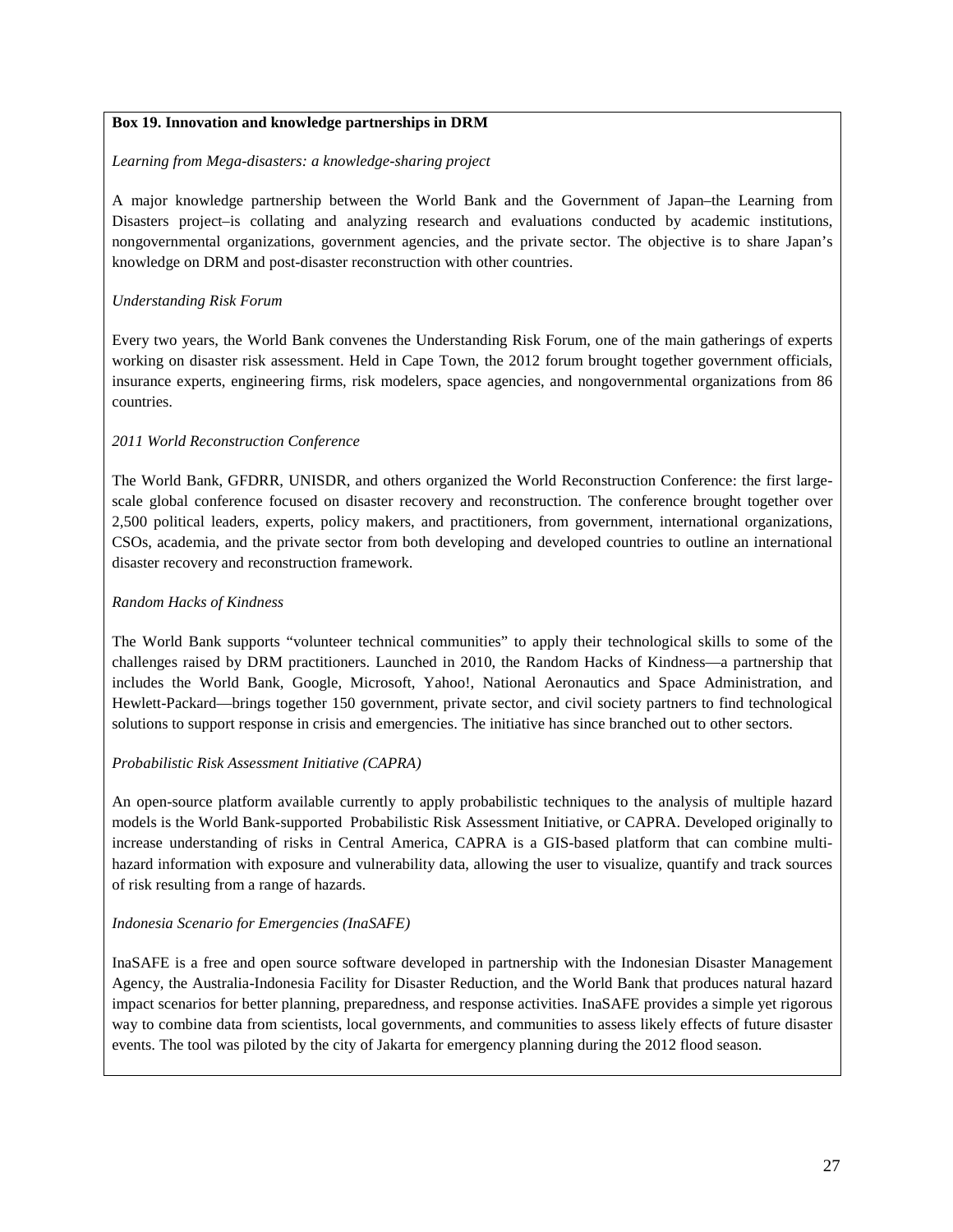## <span id="page-29-0"></span>**6. The Way Forward: Priorities and Opportunities for the World Bank**

6.1 **There is a clear need to deepen efforts in disaster and climate resilient development.** An increased focus on DRM can save lives and livelihoods, and support poverty reduction by increasing the resilience of communities. It can also help protect economic growth, for example by making new roads, hospitals, and schools last. It is also a good place to start when planning for the impacts of climate change. Growing demand from countries and the possibilities afforded by new tools and techniques to better understand and manage risk provide a unique opportunity to support developing countries in their path towards a more sustainable and prosperous future.

### *To deepen efforts in disaster and climate resilient development, the World Bank will:*

6.2 **Enhance the understanding of disaster risk as a first step to informing effective policy and investment decisions.** The World Bank will support countries in the development and use of risk information, by developing country and sector risk profiles, building capacity in disaster risk assessment, and using spatial and structural risk analyses to inform investment planning. This could build upon the climate risk screening process identified as a priority in IDA 16, and be expanded to comprehensively consider disaster and climate risk assessments. The World Bank will increase its efforts to integrate disaster and climate risk analysis into CASs, Operational Risk Assessment Frameworks, analytical work, sector planning, and project design. Given observed and forecasted patterns of increasingly concentrated disaster risk in urban areas, the World Bank will place a particular focus on the management of disaster risks in cities through urban development projects. The Urban Risk Assessment tool can be promoted to ensure that options to reduce disaster risks can be assessed and appraised during project design and implementation.

6.3 **Scale up technical assistance and financial support for building resilience to disasters and climate change in vulnerable countries.** High-risk developing countries often lack the resources to invest in long-term risk reduction activities. They also lack the incentives to do so since the benefits of risk reduction become more apparent only after major disasters. The World Bank will strive to increase comprehensive action through technical assistance and targeted financing across the five elements of the DRM framework (Figure 2). The World Bank will also seek to trigger the CRW for recovery financing in the aftermath of exceptionally severe natural disasters. CRW resources would be provided under the presumption that a portion of these resources should be used to strengthen disaster resilience. The World Bank will also seek to mobilize donor resources to further mainstream DRM in development policy and investment programs.

6.4 **Increase attention to disaster resilience at the local level.** At the sub-national and city level, financing and technical capacity can be scarce. The World Bank will work with groups like the C40 Cities Climate Leadership Group to develop better access to financing and expertise, whether via the World Bank or through market-based mechanisms. In addition the World Bank will further support social protection systems at the community level, investing in women and building social capital in communities to build resilience. The World Bank will ensure that DRM and reconstruction efforts are pro-poor and gender inclusive, through entry points including risk assessment, data generation and risk communication.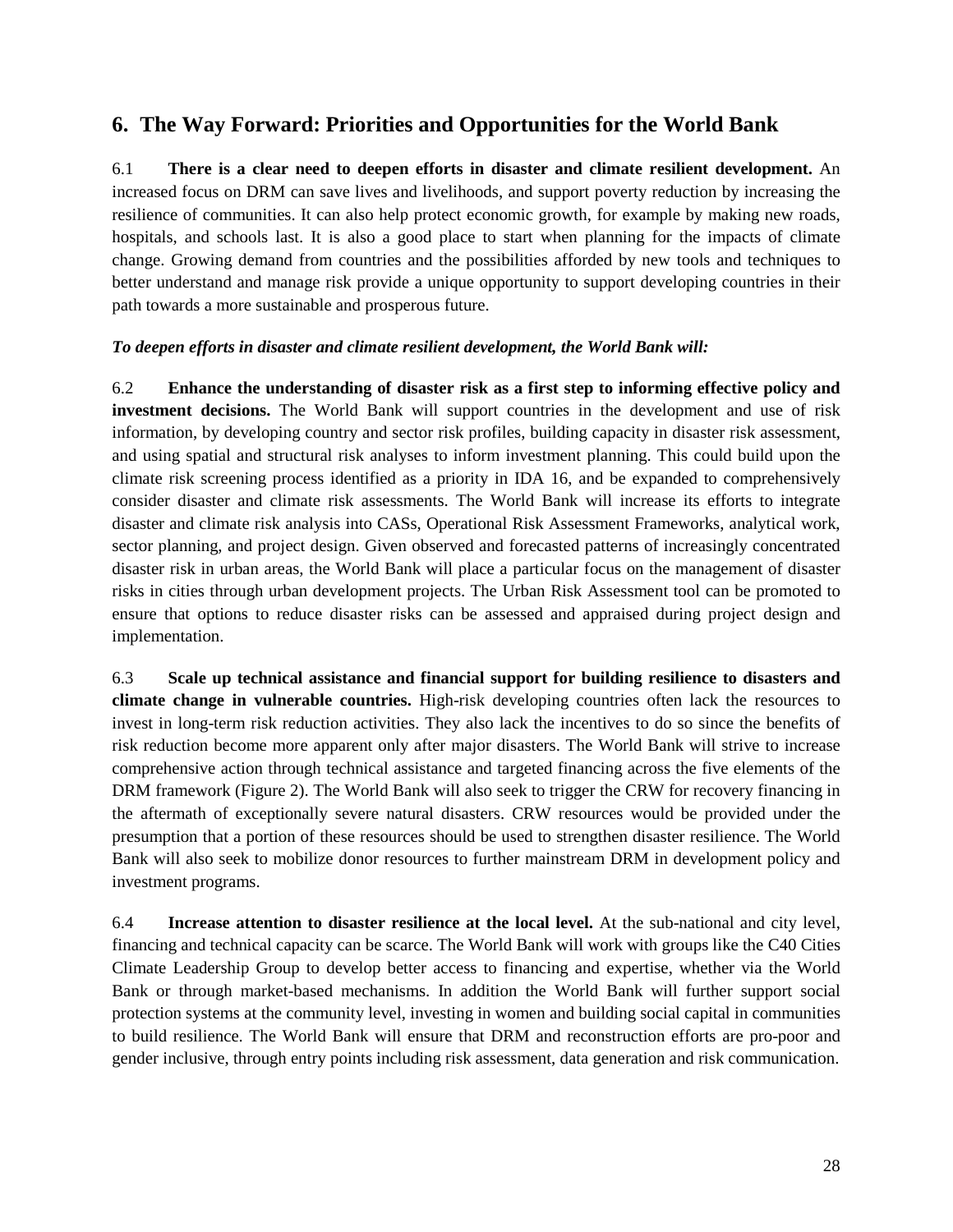6.5 **Further align the DRM and climate adaptation agendas.** The World Bank recognizes that DRM and adaptation to climate extremes are intricately linked. The World Bank will better align funding sources for these two areas, particularly in technical assistance work to help lay the analytical groundwork for strengthening the design of climate smart investment operations that encourage anticipatory adaptation to long-term climate change threats. This could include projects to be funded by the CIFs. Through its Open DRI initiative and Climate Change Knowledge Portal, the World Bank will develop an integrated tool that will enhance access to integrated data and advice on managing climate and disaster risks.

6.6 **Increase support for the design and implementation of financial protection strategies**. Countries have a variety of financial protection options when facing disaster risk, from reserve funds to contingent lines of credit, and to private insurance markets. To help countries prepare financially for the next disaster, the World Bank will increase its advisory services to develop financial exposure profiles, helping the design of risk financing strategies and sustainable domestic catastrophe risk insurance markets.

6.7 **Promote the use of contingent components within its projects**, **including the IRM**. The World Bank will explore how contingent financing instruments similar to CAT-DDOs can be offered by linking up to other instruments, such as IBRD or market mechanisms. It will also explore how market mechanisms could be combined with CAT-DDOs, to top up contingent credit lines. The World Bank will also explore how other IBRD products could support DRM, for example by linking up to the new 'Programming for Results' lending instrument to combine risk mitigation with contingent financing.

6.8 **Expand the use of market-based solutions and broaden the scope of intermediation services.** In particular, the World Bank is looking to offer CAT Swaps and weather derivatives, to member countries, designed to address the broader risk needs applicable to all natural hazards. The World Bank will also explore coordination with industry leaders, to apply risk assessment technologies and innovative financial instruments available in more mature markets to un-hedged risks in developing countries with low market penetration. IFC will put greater emphasis on climate and weather-related risks in its risk assessments, particularly in the infrastructure and agribusiness sectors, and will work with the Bank to develop local capital markets for effective intermediation of risk and support the expansion of insurance products. The Multilateral Investment Guarantee Agency (MIGA) is willing to support eligible private sector components of DRM projects, before and after disasters.

6.9 **Enhance support to countries for accelerated recovery planning.** International assistance to support developing countries in disaster recovery and reconstruction can help governments to mainstream DRM in development policy and programs. The World Bank will continue to support PDNAs in disasteraffected countr[i](#page-30-0)es and strengthen the Quick Response Team<sup>i</sup> and the Standby Recovery Financing Facility  $(SRFF)<sup>j</sup>$  $(SRFF)<sup>j</sup>$  $(SRFF)<sup>j</sup>$ , which provides immediate technical assistance for accelerated recovery planning to requesting governments.

<span id="page-30-0"></span>i <sup>1</sup> The Quick Response Team is a roster of experts from throughout the World Bank, international organizations and national governments.

<span id="page-30-1"></span><sup>&</sup>lt;sup>j</sup> The Standby Recovery Financing Facility (SRFF) is a multi-donor trust fund, housed in GFDRR for demand-driven ex-post assistance to disaster-hit countries.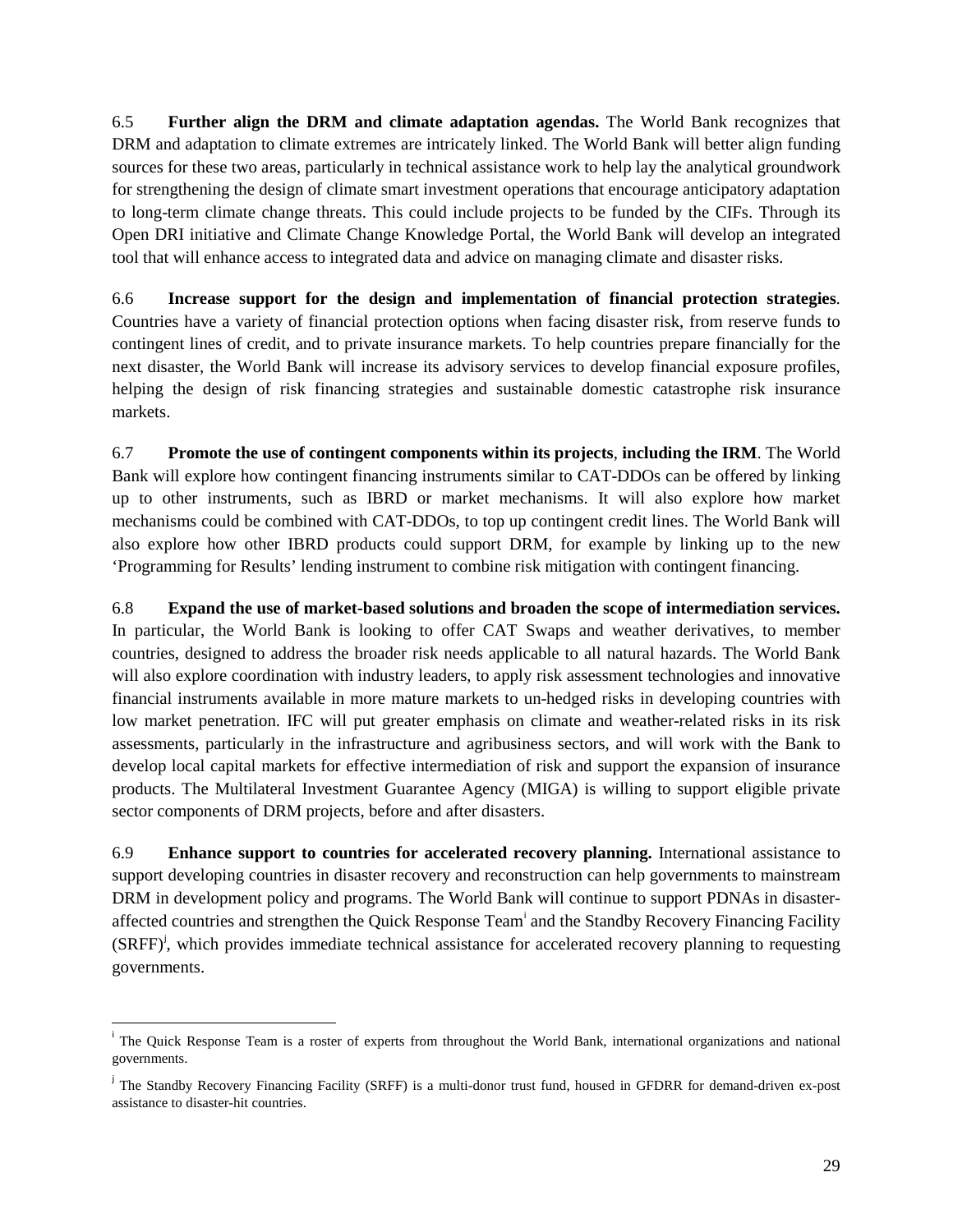6.10 **Promote further convergence of donor efforts to support disaster resilience.** In light of the crosscutting nature of DRM, strong donor coordination and effective aid reporting are essential. The World Bank will strive to work with its international partners—including UN agencies, multilateral development banks, the Organization for Economic Cooperation and Development – Development Assistance Committee (OECD-DAC), bilateral donors, private foundations, and CSOs—to harmonize the reporting of DRM-related financing and track progress and impact. It will also strengthen its support to GFDRR as a global partnership and multi-donor financing mechanism that facilitates donor coordination for DRM mainstreaming. The Disaster Aid Tracking initiative, developed by GFDRR in partnership with UNISDR, OECD-DAC and the non-profit organization Development Gateway, will provide the analytical tools and analysis to demonstrate needs and assess gaps in financing disaster risk management in current development and humanitarian assistance.

6.11 **Extend knowledge and partnerships to support DRM policies and programs.** The World Bank will develop and host an open-knowledge platform to create and support a global community of practice, building on GFDRR's global partnership, the Understanding Risk Forum and international climate change knowledge platforms. This platform will bring together multi-stakeholder experts from around the world, connecting regional centers of excellence and virtual knowledge hubs, to extend evidence-based DRM knowledge and share good practices. The forthcoming 2014 World Development Report on Risk, Uncertainty and Crisis also offers an opportunity to explore disaster risk and resilience in greater depth.

6.12 **Strengthen internal capacity to better respond to client demand.** To enhance its internal response capacity the World Bank will increase dedicated resources to the DRM Practice Group and Global Expert Team and work to build internal capacity to deliver services in DRM. In addition, the World Bank will roll out a full training program on key concepts and practices in DRM.

### *Questions for discussion:*

- **1. How can the World Bank scale up and incentivize DRM in low and middle income countries in support of poverty reduction and sustainable growth?**
- **2. How can the World Bank use risk assessments to inform policy and investment decisions in client countries?**
- **3. How can the World Bank help better align the DRM and climate adaptation agendas for best results?**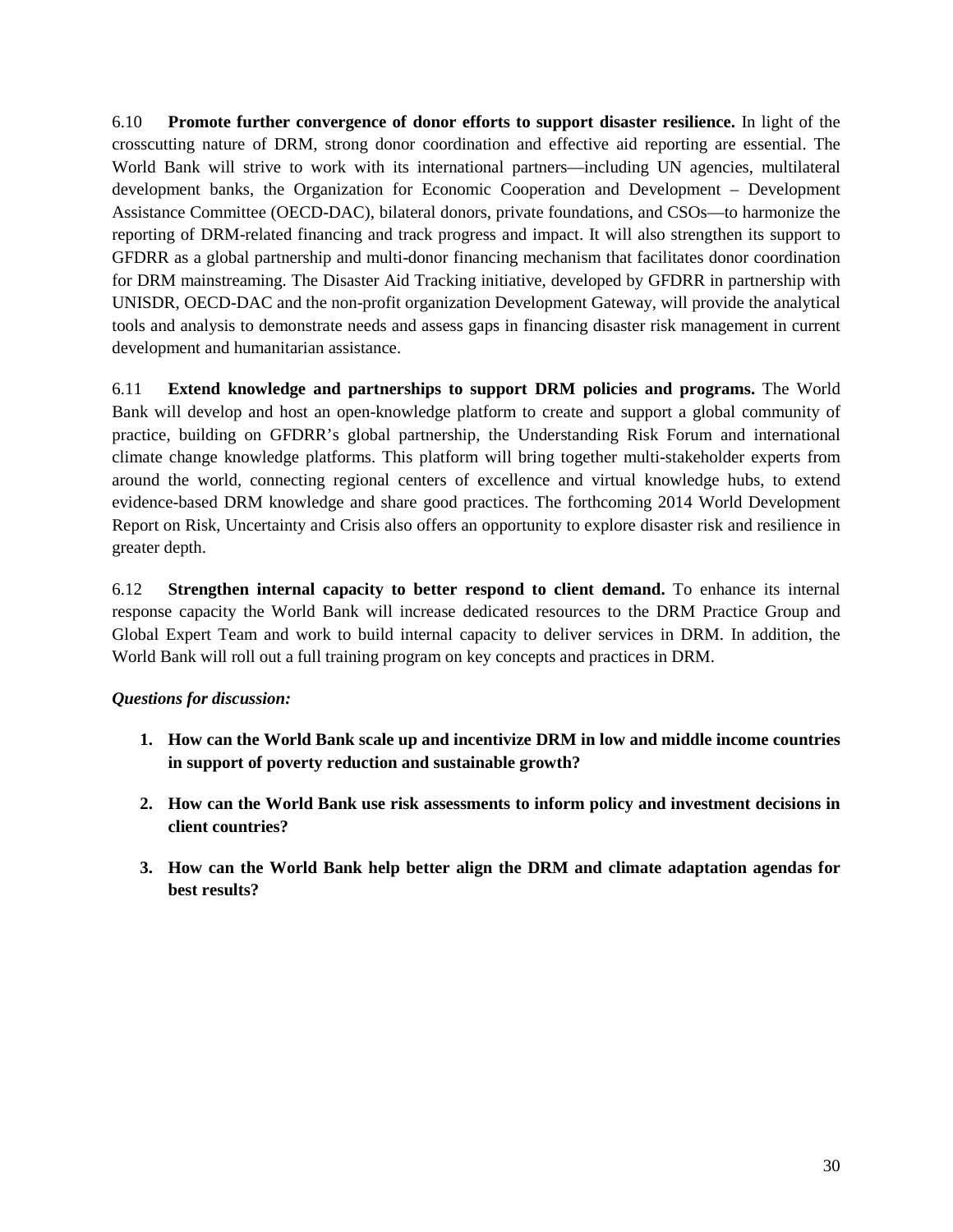# <span id="page-32-0"></span>**Glossary of Key Terms**

(All definitions are from the IPCC  $Glossary<sup>41</sup>$ , except those with specific references.)

### *Adaptation*

In human systems, the process of adjustment to actual or expected climate and its effects, in order to moderate harm or exploit beneficial opportunities. In natural systems, the process of adjustment to actual climate and its effects; human intervention may facilitate adjustment to expected climate.

### *Capacity*

The combination of all the strengths, attributes, and resources available to an individual, community, society, or organization, which can be used to achieve established goals.

### *Climate change*

A change in the state of the climate that can be identified (e.g., by using statistical tests) by changes in the mean and/or the variability of its properties and that persists for an extended period, typically decades or longer. Climate change may be due to natural internal processes or external forcings, or to persistent anthropogenic changes in the composition of the atmosphere or in land use.

### *Climate extreme (extreme weather or climate event)*

The occurrence of a value of a weather or climate variable above (or below) a threshold value near the upper (or lower) ends of the range of observed values of the variable. For simplicity, both extreme weather events and extreme climate events are referred to collectively as 'climate extremes.'

### *Damage*

Total or partial destruction of physical assets existing in the affected area. Damage occurs during and after the disaster and is measured in physical units (i.e. square meters of housing, kilometers of roads, etcetera). Its monetary value is expressed in terms of replacement costs according to prices prevailing just before the event. $42$ 

### *Disaster*

Severe alterations in the normal functioning of a community or a society due to hazardous physical events interacting with vulnerable social conditions, leading to widespread adverse human, material, economic, or environmental effects that require immediate emergency response to satisfy critical human needs and that may require external support for recovery.

### *Disaster risk*

The likelihood over a specified time period of severe alterations in the normal functioning of a community or a society due to hazardous physical events interacting with vulnerable social conditions, leading to widespread adverse human, material, economic, or environmental effects that require immediate emergency response to satisfy critical human needs and that may require external support for recovery.

### *Disaster risk management*

Processes for designing, implementing, and evaluating strategies, policies, and measures to improve the understanding of disaster risk, foster risk reduction and transfer, and promote continuous improvement in disaster preparedness, response, and recovery practices, with the explicit purpose of increasing human security, well-being, quality of life, and sustainable development.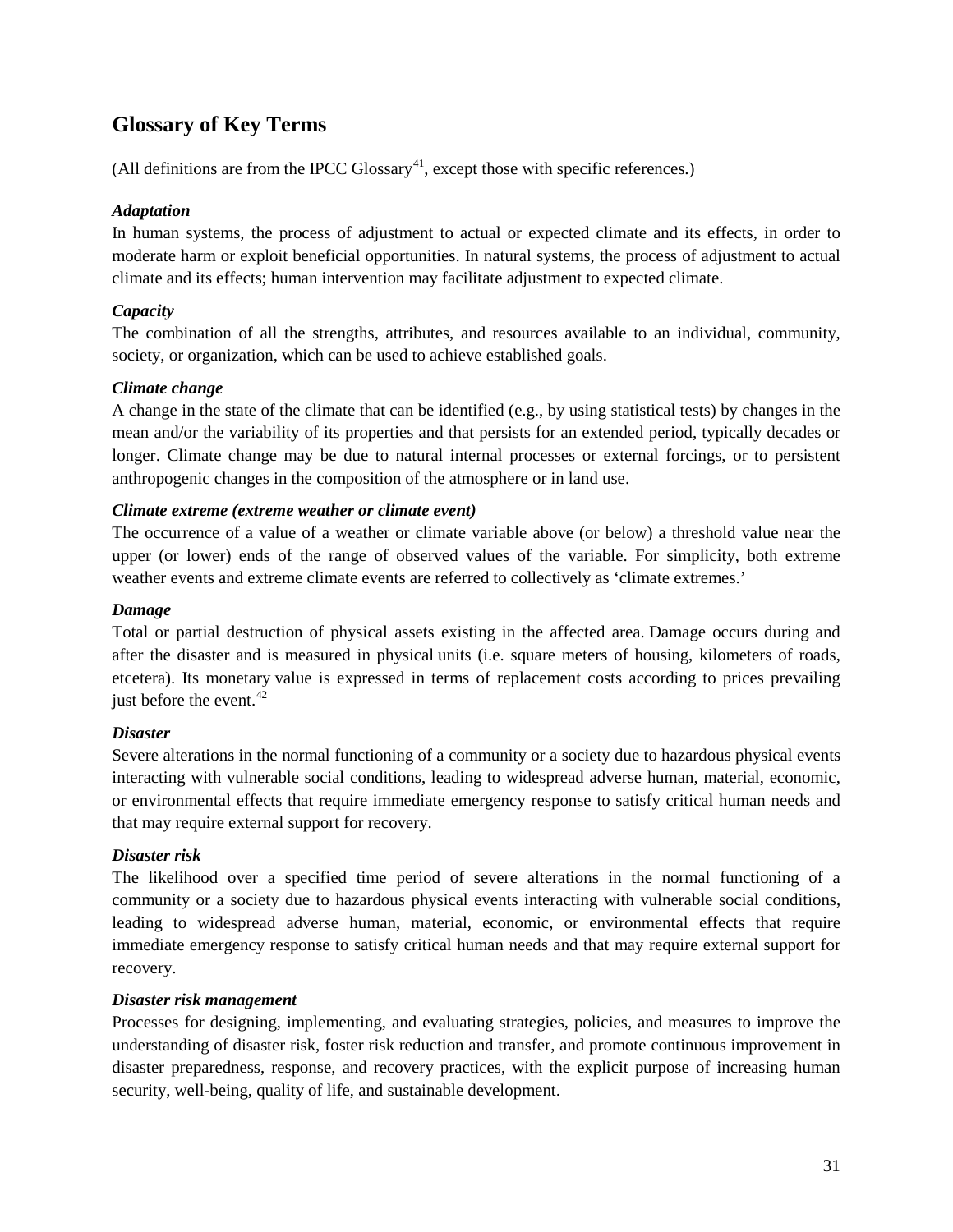### *Early warning system*

The set of capacities needed to generate and disseminate timely and meaningful warning information to enable individuals, communities, and organizations threatened by a hazard to prepare and to act appropriately and in sufficient time to reduce the possibility of harm or loss.

### *Exposure*

People, property, systems, or other elements present in hazard zones that are thereby subject to potential losses.

### *Hazard*

The potential occurrence of a natural or human-induced physical event that may cause loss of life, injury, or other health impacts, as well as damage and loss to property, infrastructure, livelihoods, service provision, and environmental resources.

### *Mitigation (of disaster risk and disaster)*

The lessening of the potential adverse impacts of physical hazards (including those that are humaninduced) through actions that reduce hazard, exposure, and vulnerability.

### *Natural hazard*

The potential occurrence of a natural physical event that may cause loss of life, injury, or other health impacts, as well as damage and loss to property, infrastructure, livelihoods, service provision, and environmental resources.

### *Preparedness*

The knowledge and capacities developed by governments, professional response and recovery organizations, communities and individuals to effectively anticipate, respond to, and recover from, the impacts of likely, imminent or current hazard events or conditions.

### *Risk transfer*

The process of formally or informally shifting the financial consequences of particular risks from one party to another whereby a household, community, enterprise, or state authority will obtain resources from the other party after a disaster occurs, in exchange for ongoing or compensatory social or financial benefits provided to that other party.

### *Risk assessment*

A methodology to determine the nature and extent of risk by analyzing potential hazards and evaluating existing conditions of vulnerability that together could potentially harm exposed people, property, services, livelihoods and the environment on which they depend.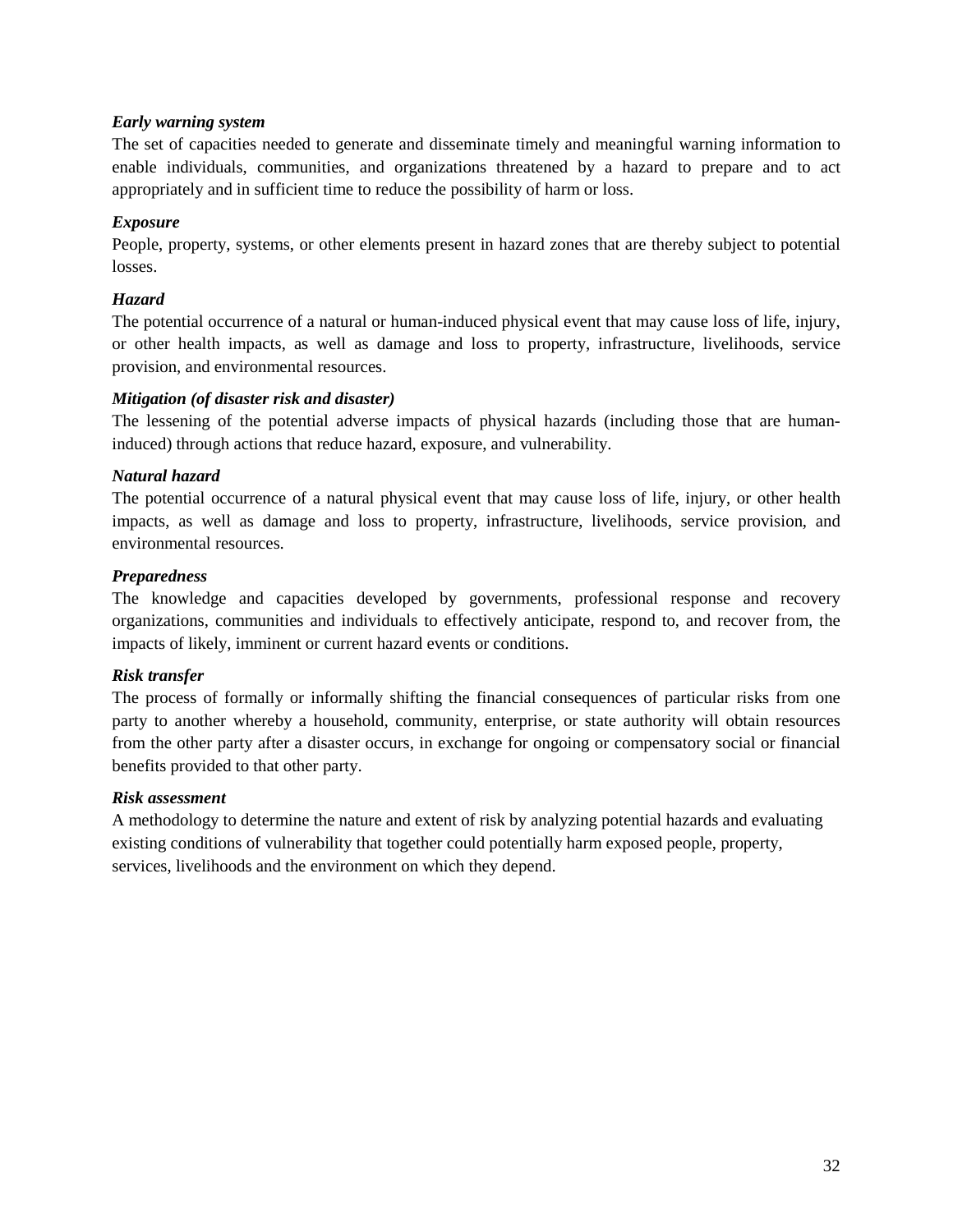### <span id="page-34-0"></span>**Notes**

<span id="page-34-3"></span><span id="page-34-2"></span><span id="page-34-1"></span> $<sup>1</sup>$  Munich Re. 2012</sup>  $<sup>2</sup>$  Munich Re. 2012</sup> <sup>3</sup> World Bank and UN 2010  $^{4}$  Munich RE, 2012<br> $^{5}$  IPCC, 2012  $\frac{6}{1}$  Campos et al., 2012<br> $\frac{7}{1}$  1.09 million of a total 2.28 million deaths. (Munich RE, 2012) <sup>7</sup> 1.09 million of a total 2.28 million deaths. (Munich RE, 2012)<br>
<sup>8</sup> Oxford Economics, 2010<br>
<sup>9</sup> Mitchell, Mechler, and Harris, 2012<br>
<sup>10</sup> World Bank and Government of Japan, 2012<br>
<sup>11</sup> Arnold and Burton, 2010<br>
<sup>12</sup> Wo <sup>19</sup> <http://www.unisdr.org/we/inform/terminology><br><sup>20</sup> In the Glossary of the IPCC 4<sup>th</sup> Assessment Report Climate Change 2007: [http://www.ipcc.ch/publications\\_and\\_data/ar4/syr/en/annexessglossary-r-z.html](http://www.ipcc.ch/publications_and_data/ar4/syr/en/annexessglossary-r-z.html)<br>
<sup>21</sup> DFID, 2011<br>
<sup>22</sup> World Bank, 2012<br>
<sup>23</sup> Ghesquiere and Mahul, 2010<br>
<sup>24</sup> Benson and Clay, 2004<br>
<sup>25</sup> World Bank, 2012b<br>
<sup>25</sup> World Bank,  $\frac{^{28}}{^{29}}$  IEG 2006

 $30$  See the GFDRR Disasters Portfolio Database (data as of June 30, 2012). The database includes all projects with any activity related to disasters, though it excludes many activities that have a non disaster-related purpose but that may also help to reduce the impact of disaster. The methodology used to track investments since 2006 follows that of the IEG report to ensure consistency and comparability.<br><sup>31</sup> GFDRR, 2011

- 
- 
- 
- <sup>32</sup> World Bank, 2011c<br><sup>33</sup> World Bank, 2009<br><sup>34</sup> Towards a Green, Clean and Resilient World for All: A World Bank Group Strategy 2012 2022<br><sup>35</sup> Ghesquiere and Mahul, 2010.<br><sup>36</sup> World Bank Project Appraisal Documents; W
- 
- 
- 
- 
- 
- <sup>40</sup> Jha, Bloch, and Lamond, 2012.<br><sup>41</sup> IPCC, 2012<br><sup>42</sup> GFDRR, 2010a
- 
-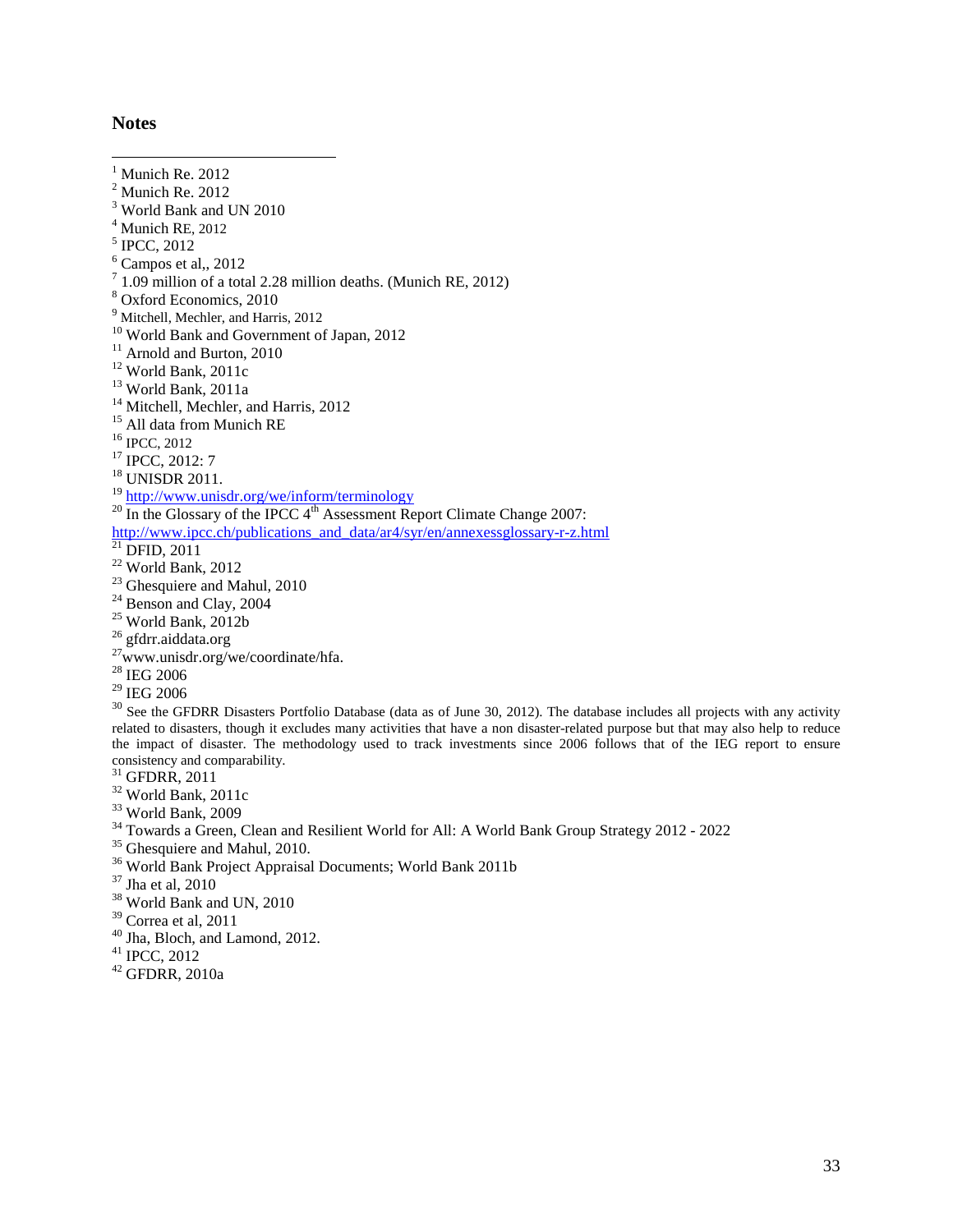#### **References**

 $\overline{a}$ 

- <span id="page-35-0"></span>Arnold, Margaret, and Cynthia Burton. 2010. "Protecting and Empowering the Vulnerable in Recovery." Paper prepared for the World Reconstruction Conference.
- <span id="page-35-1"></span>Benson, Charlotte, Margaret Arnold, Alejandro de la Fuente, and Robin Mearns. 2011. "Financial Innovations for Social and Climate Resilience: Establishing an Evidence Base." Framework Paper, February. Available on [www.worldbank.org/socialresilience.](http://www.worldbank.org/socialresilience)
- Benson, Charlotte and Edward Clay. 2004. *Understanding the Economic and Financial Impacts of Disasters*. Washington DC: World Bank.
- Campos A.; Holm-Nielsen N.; Díaz C.; Rubiano D.; Costa C.; Ramírez F.; Dickson E. (Ed). *Analysis of disaster risk management in Colombia: a contribution to the creation of public policies*. Bogotá, Colombia: World Bank - GFDRR. 2012
- Correa, E, Ramirez, F and Sanahuja, H. 2012. *Populations at Risk of Disaster: A Resettlement Guide*. Washington, DC: World Bank.
- Department for International Development, 2011. *Defining Disaster Resilience: An Approach Paper*. London, UK: DFID.
- GFDRR (Global Facility for Disaster Reduction and Recovery). 2010a. *Damage, Loss and Needs Assessment: Guidance Notes—Conducting Damage and Loss Assessments after Disasters* (Vol. 2). Washington, DC: World Bank. Available at [http://gfdrr.org/gfdrr/sites/gfdrr.org/files/publication/Damage%20Volume2-](http://gfdrr.org/gfdrr/sites/gfdrr.org/files/publication/Damage%20Volume2-WEB.pdf) [WEB.pdf.](http://gfdrr.org/gfdrr/sites/gfdrr.org/files/publication/Damage%20Volume2-WEB.pdf)
- GFDRR 2011: "Preparing Cities for Disasters: Experience from Istanbul". Available at [http://www.gfdrr.org/gfdrr/sites/gfdrr.org/files/DRMWeek2011\\_Day2\\_Pres11\\_ECA\\_DRMIstanbul\\_Mara](http://www.gfdrr.org/gfdrr/sites/gfdrr.org/files/DRMWeek2011_Day2_Pres11_ECA_DRMIstanbul_MaraWarwick.pdf) [Warwick.pdf](http://www.gfdrr.org/gfdrr/sites/gfdrr.org/files/DRMWeek2011_Day2_Pres11_ECA_DRMIstanbul_MaraWarwick.pdf)
- GFDRR. 2012. "Multi-Hazard Early Warning and Decision Support Systems Workshop." Shanghai Meteorological Service and GFDRR, Shanghai, China. Available at [www.gfdrr.org/gfdrr/sites/gfdrr.org/files/Multi-](http://www.gfdrr.org/gfdrr/sites/gfdrr.org/files/Multi-Hazard_Early_Warning_and_Decision_Support_Systems_Workshop_12-04-13.pdf)[Hazard\\_Early\\_Warning\\_and\\_Decision\\_Support\\_Systems\\_Workshop\\_12-04-13.pdf.](http://www.gfdrr.org/gfdrr/sites/gfdrr.org/files/Multi-Hazard_Early_Warning_and_Decision_Support_Systems_Workshop_12-04-13.pdf)
- Ghesquiere, Francis, and Olivier Mahul. 2010. "Financial Protection of the State against Natural Disasters, A Primer." *Policy Research Working Paper 5429*, World Bank, Washington, DC.
- Healy, Andrew J., and Neil Malhotra. 2008. "Mass and Elite Preferences for Disaster Relief and Prevention Spending: Retrospective Voting and Failures in Electoral Accountability." Working Paper. Department of Economics, Loyola Marymount University, Los Angeles.
- IEG (Independent Evaluation Group). 2006. *Hazards of Nature, Risks to Development: An IEG Evaluation of Work Bank Assistance for Natural Disasters*. Washington, DC: World Bank.
- IPCC (Intergovernmental Panel on Climate Change). 2012. *Special Report on Extreme Events.* Cambridge, UK: Cambridge University Press.
- Jha, Abhas K., Jennifer D. Barenstein, Priscilla M. Phelps, Daniel Pittet, and Stephen Sena. 2010. *Safer Homes, Stronger Communities: A Handbook for Reconstructing after Natural Disasters*. Washington, DC: World Bank, Global Facility for Disaster Reduction and Recovery.
- Jha, Abhas K., Robin Bloch, and Jessica Lamond. 2012. *Cities and Flooding: A Guide to Integrated Urban Flood Risk Management for the 21st Century*. Washington, DC: World Bank, Global Facility for Disaster Reduction and Recovery.
- Marulanda, Mabel-Cristina, and Omar D. Cardona. 2006. "Analysis of Small and Moderate Disasters in Colombia." ProVention Consortium, La RED, Geneva.
- Maskrey, Andrew. 1989. *Disaster Mitigation: A Community-Based Approach.* Oxford, UK: Oxfam.
- Mechler 2005. *Cost-benefit analysis of natural disaster risk management in developing countries.* Working paper. Deutsche Gesellschaft fuer Technische Zusammenarbeit (GTZ), Eschborn.
- Mitchell, Tom, Richard Mechler, and Katie Harris. 2012. *Tackling Exposure: Placing Disaster Risk Management at the Heart of National Economic and Fiscal Policy*. Londong: Climate and Knowledge Network.